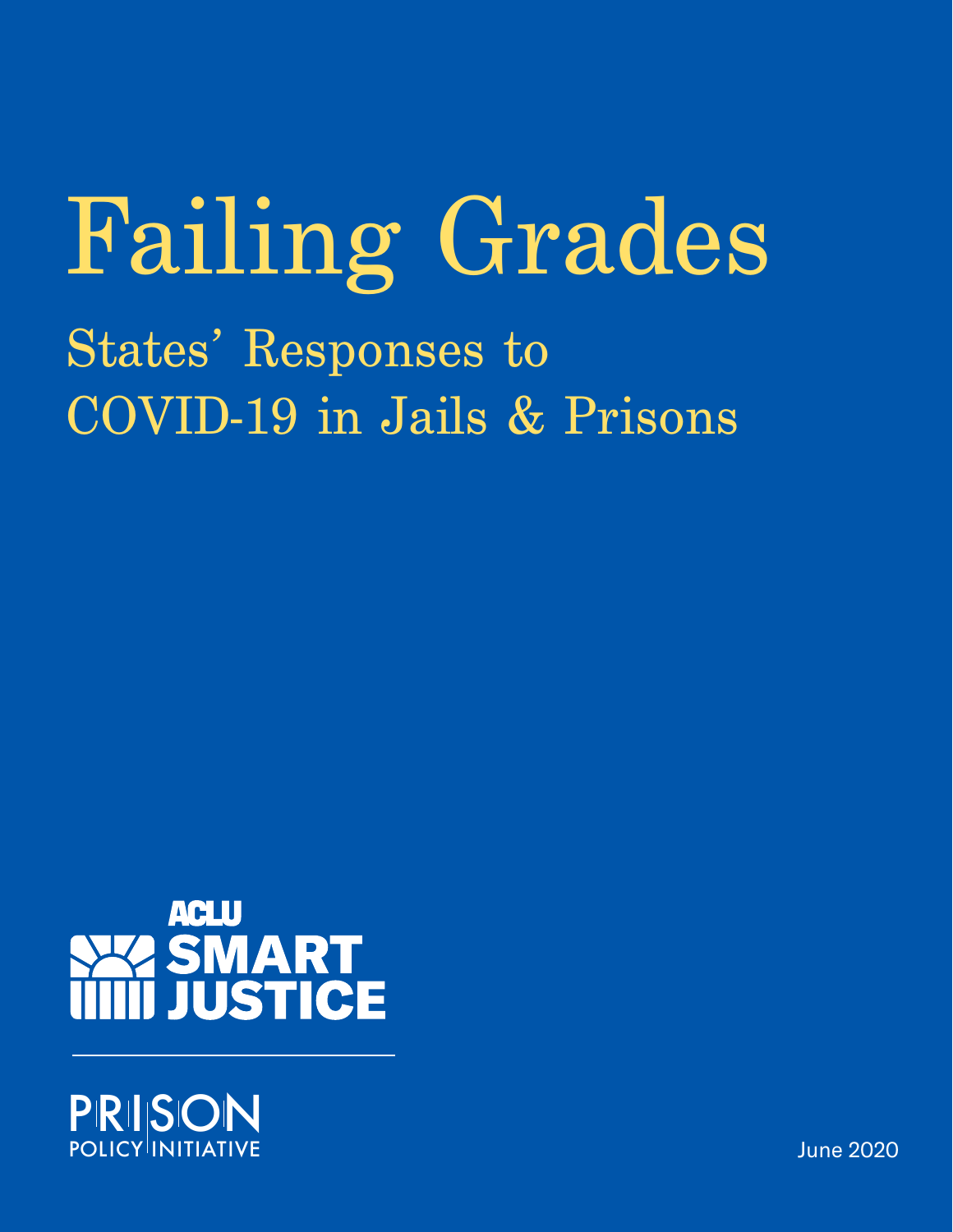# **Failing Grades: States' Responses to COVID-19 in Jails & Prisons**

By [Emily Widra](https://www.prisonpolicy.org/staff.html#widra) and Dylan Hayre June 25, 2020

When the pandemic struck, it was instantly obvious what needed to be done: take all actions possible to "[flatten the curve.](https://www.aclu.org/report/flattening-curve-why-reducing-jail-populations-key-beating-covid-19)" This was especially urgent in prisons and jails, which are very dense facilities where social distancing is impossible, sanitation is poor, and medical resources are extremely limited. Public health [experts](https://www.motherjones.com/crime-justice/2020/03/coronavirus-jails-bail-reform-arrests/) warned that the consequences were dire: prisons and jails would become [petri dishes](https://theappeal.org/jails-coronavirus-covid-19-pandemic-flattening-curve/) where, once inside, COVID-19 would spread rapidly and then boomerang back out to the surrounding communities with greater force than ever before.

Advocates were rightly concerned, given the long-standing and systemic [racial disparities](https://www.prisonpolicy.org/reports/pie2020.html) in arrest, prosecution, and sentencing, that policymakers would be slow to [respond](https://www.prisonpolicy.org/blog/2020/03/27/slowpandemic/?nav) to the threat of the virus in prisons and jails when it was [disproportionately](https://www.cnn.com/2020/05/08/us/coronavirus-pandemic-race-impact-trnd/index.html) poor people of color whose lives were on the line. Would elected officials be willing to take the necessary steps to save lives in time?

When faced with this test of their leadership, how did officials in each state fare? In this report, the ACLU and Prison Policy Initiative evaluate the actions each state has taken to save incarcerated people and facility staff from COVID-19. We find that most states have taken very little action, and while some states did more, no state leaders should be content with the steps they've taken thus far. The map below shows the scores we granted to each state, and our methodology explains the data we used in our analysis and how we weighted different criteria.

The results are clear: despite all of the information, voices calling for action, and the obvious need, state responses ranged from disorganized or ineffective, at best, to callously nonexistent at worst. Even using data from criminal justice system agencies — that is, even using states' own versions of this story — it is clear that no state has done enough and that all states failed to implement a cohesive, system-wide response.

In some states, we observed significant jail population reductions. Yet no state had close to adequate prison population reductions, despite some governors issuing orders or guidance that, on their face, were intended to release more people quickly. Universal testing was also scarce. Finally, only a few states offered any transparency into how many incarcerated people were being tested and released as part of the overall public health response. Even in states that appeared, "on paper," to do more than others, high death rates among their incarcerated populations indicate systemic failures.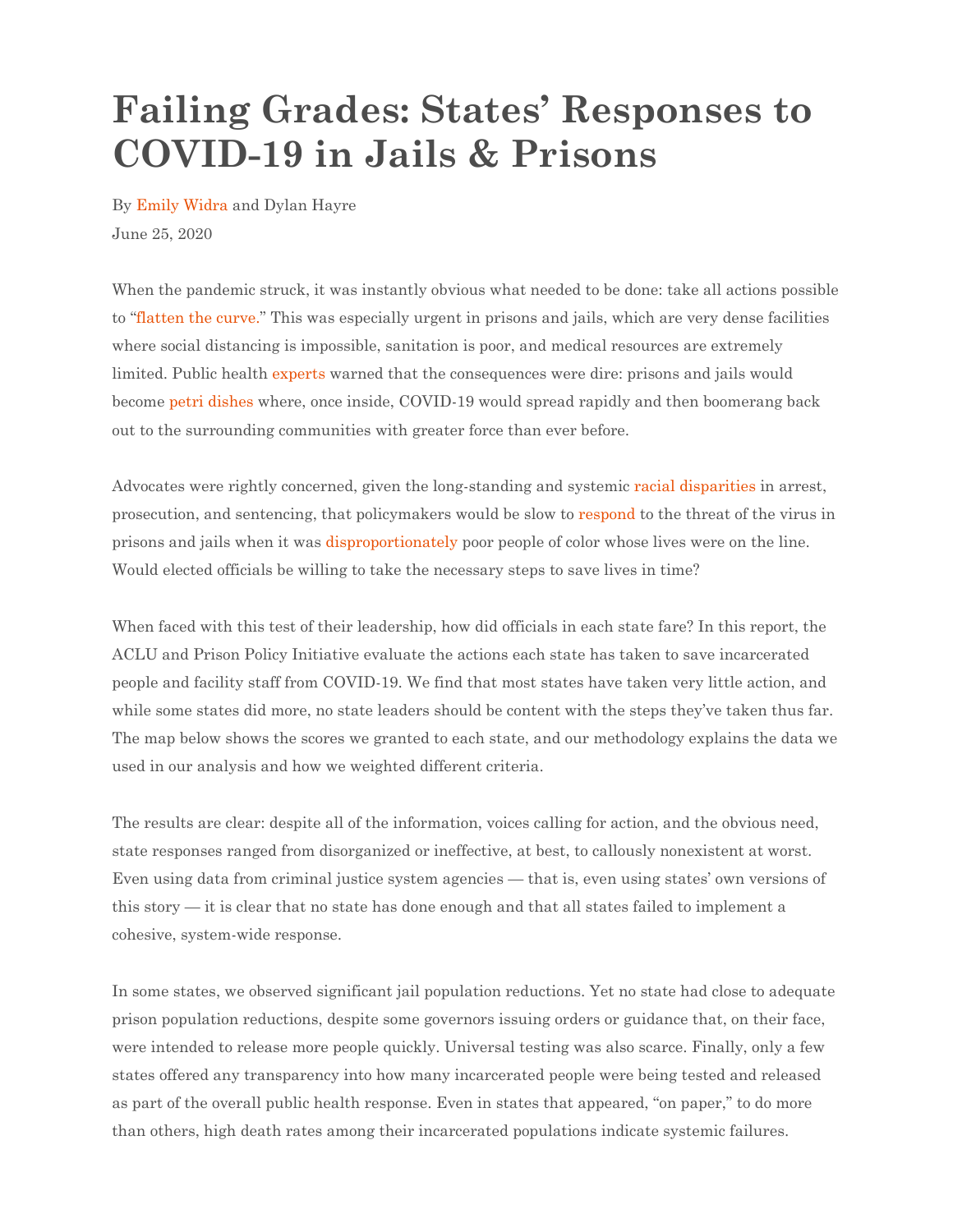

| <b>State</b> | Final<br>score | Letter<br>grade | <b>State</b>   | Final<br>score | Letter<br>grade | <b>State</b>   | Final<br>score | Letter<br>grade |
|--------------|----------------|-----------------|----------------|----------------|-----------------|----------------|----------------|-----------------|
| Alabama      | 16.39          | $F+$            | Louisiana      | 16.30          | $F+$            | Ohio           | 12.63          | $\mathbf F$     |
| Alaska       | 13.79          | $\mathbf F$     | Maine          | 21.22          | $D-$            | Oklahoma       | 15.36          | $F+$            |
| Arizona      | 9.36           | $\mathbf F$     | Maryland       | 16.28          | $F+$            | Oregon         | 21.23          | $D -$           |
| Arkansas     | 20.38          | $F+$            | Massachusetts  | 20.99          | $F+$            | Pennsylvania   | 19.16          | $F+$            |
| California   | 18.36          | $F+$            | Michigan       | 25.82          | $D -$           | Rhode Island   | 15.51          | $F+$            |
| Colorado     | 23.37          | $D-$            | Minnesota      | 23.32          | $D -$           | South Carolina | 15.58          | $F+$            |
| Connecticut  | 14.50          | $F+$            | Mississippi    | 12.29          | F               | South Dakota   | 11.94          | F               |
| Delaware     | 13.71          | $\mathbf F$     | Missouri       | 19.77          | $F+$            | Tennessee      | 26.35          | $D-$            |
| Florida      | 9.04           | F               | Montana        | 13.08          | F               | Texas          | 12.10          | F               |
| Georgia      | 15.06          | $F+$            | Nebraska       | 16.48          | $F+$            | Utah           | 16.69          | $F+$            |
| Hawai'i      | 10.41          | F               | Nevada         | 12.30          | F               | Vermont        | 23.65          | $D -$           |
| Idaho        | 14.63          | $F+$            | New Hampshire  | 14.19          | $F+$            | Virginia       | 16.62          | $F+$            |
| Illinois     | n/a            | n/a             | New Jersey     | 19.93          | $F+$            | Washington     | 19.28          | $F+$            |
| Indiana      | 14.53          | $F+$            | New Mexico     | 17.62          | $F+$            | West Virginia  | 23.59          | $D -$           |
| Iowa         | 17.45          | $F+$            | New York       | 18.11          | $F+$            | Wisconsin      | 16.75          | $F+$            |
| Kansas       | 17.61          | $F+$            | North Carolina | 14.48          | $F+$            | Wyoming        | 8.15           | $\mathbf F$     |
| Kentucky     | 23.90          | $D -$           | North Dakota   | 16.78          | $F+$            |                |                |                 |

*For the details of each state's score, see [the appendix.](https://www.prisonpolicy.org/reports/failing_grades_table.html) \*This report does not provide a grade to Illinois because some of the relevant data is the subject of pending litigation.*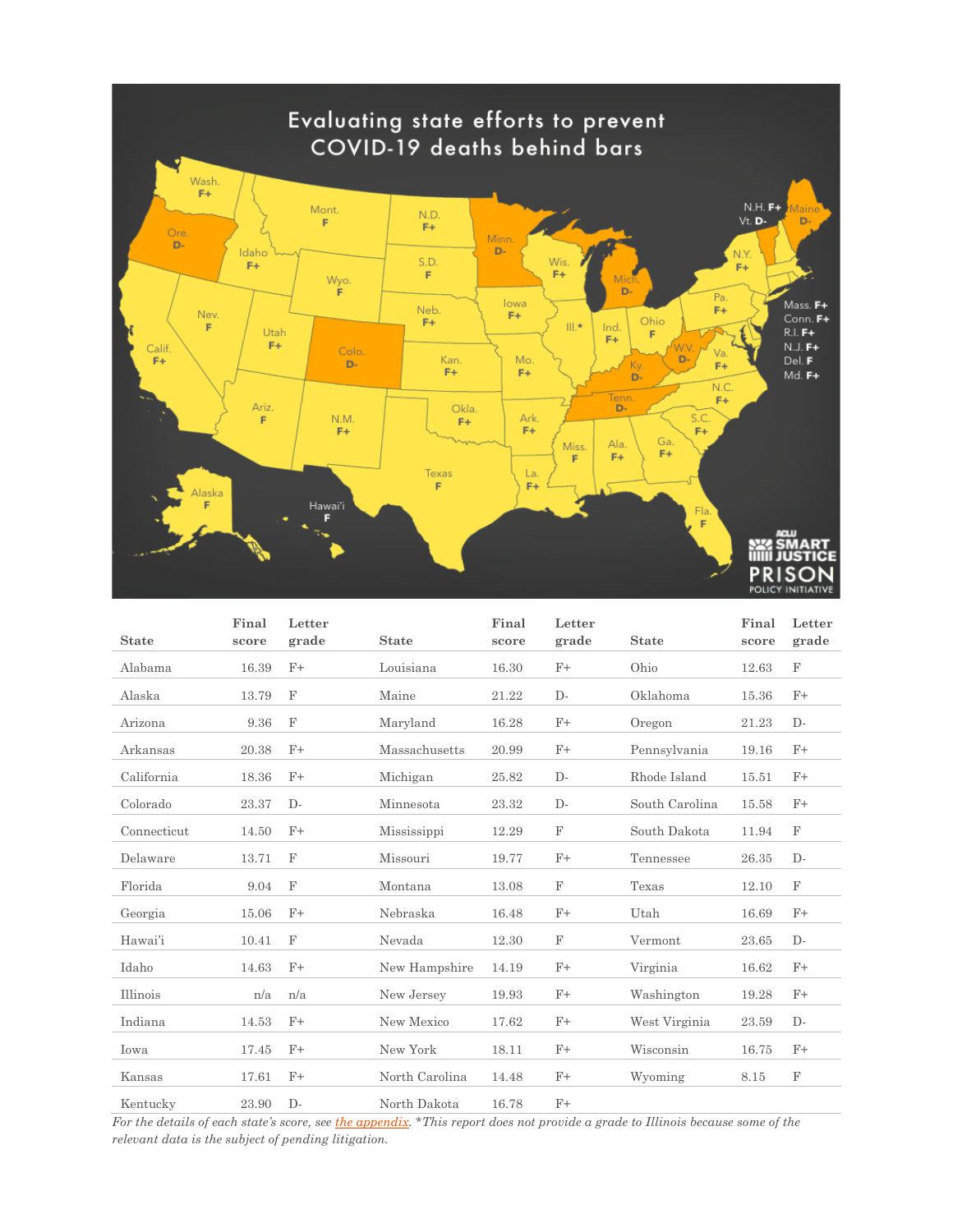The consequences are as tragic as they were predictable: As of June 22, 2020, [over 570 incarcerated](https://docs.google.com/spreadsheets/d/1bTMdmt2IG2UrRDcDhKK2ws_ZS-sXqDsPMVC_2SDb3Lw/edit?usp=sharing)  [people](https://docs.google.com/spreadsheets/d/1bTMdmt2IG2UrRDcDhKK2ws_ZS-sXqDsPMVC_2SDb3Lw/edit?usp=sharing) and [over 50 correctional staff](https://docs.google.com/spreadsheets/d/1bTMdmt2IG2UrRDcDhKK2ws_ZS-sXqDsPMVC_2SDb3Lw/edit?usp=sharing) have died and [most](https://www.nytimes.com/interactive/2020/us/coronavirus-us-cases.html?action=click&module=Top%20Stories&pgtype=Homepage) of the largest coronavirus outbreaks are in correctional facilities. This failure to act continues to put everyone's health and life at risk — not only incarcerated people and facility staff, but the general public as well. It has never been clearer that mass incarceration is a public health issue. As of today, states have largely failed this test, but it's not too late for our elected officials to show that they can learn from their mistakes and do better.

#### Methodology & Scoring

#### **Composite score:**

The final composite score for each state equals the total of all points received ranging from zero to 485. To make the scores easier to read, we then divided the final number of points by 4.85 to give each state a grade on the scale of 0-100. Because every state scored so poorly, we decided to adjust the traditional school grading scale down<sup>1</sup> to create some meaningful differentiation in the scores, and to better identify the states that, despite falling far short of these minimum standards, did make some notable strides. This differentiation and specificity is important because this report, while assessing what has happened thus far, should also help create a blueprint for what states can do to save lives as the pandemic continues.

#### **How we graded and what distinguishes a higher score:**

To assess the degree to which each state has responded to the COVID-19 pandemic and the particular threat of viral infection behind bars, we looked at whether:

- The state Department of Corrections provided testing and personal protective equipment (PPE) to correctional staff and the incarcerated population. (maximum 65 points)
- The state reduced county jail populations and state prison populations. (maximum 300) points)

| <sup>1</sup> Composite Score (out of 100 points)                                                                             | Letter Grade  |
|------------------------------------------------------------------------------------------------------------------------------|---------------|
| $0 - 6.9$                                                                                                                    | F-            |
| $7 - 13.9$                                                                                                                   | F             |
| $14 - 20.9$                                                                                                                  | $F+$          |
| $21 - 27.9$                                                                                                                  | $\Gamma$      |
| $28 - 34.9$                                                                                                                  | D             |
| $35 - 41.9$                                                                                                                  | $D+$          |
| $42 - 48.9$                                                                                                                  | $C_{\tau}$    |
| $49 - 55.9$                                                                                                                  | $\mathcal{C}$ |
| $56 - 62.9$                                                                                                                  | $C+$          |
| $63 - 69.9$                                                                                                                  | B-            |
| $70 - 76.9$                                                                                                                  | B             |
| $77 - 83.9$                                                                                                                  | $B+$          |
| $84 - 90.9$                                                                                                                  | $A -$         |
| $91 - 100$                                                                                                                   | А             |
| 100 combined with a public commitment to<br>permanent policy changes to cement the<br>progress made in the COVID-19 response | $A+$          |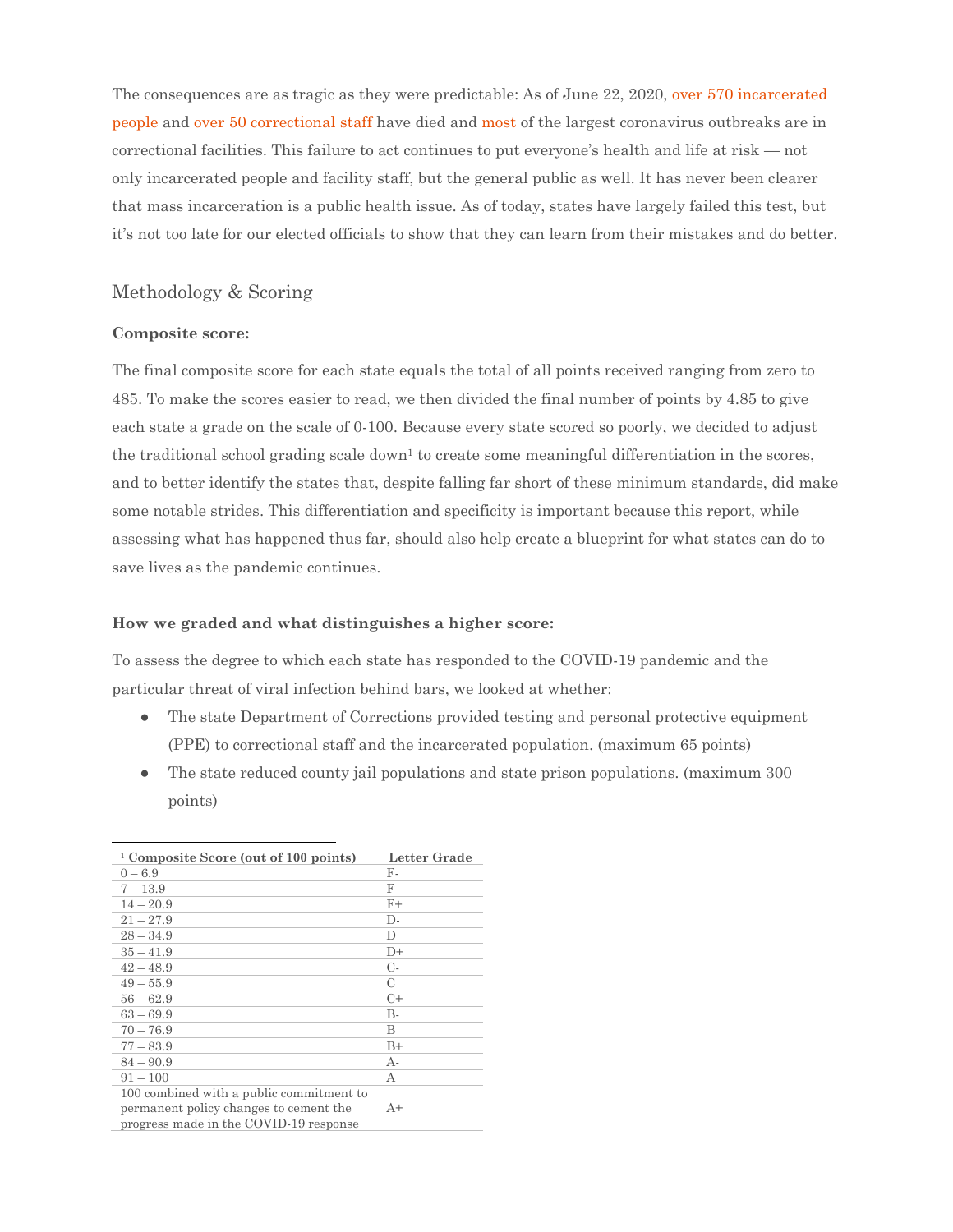- The governor issued an executive order or the Department of Corrections issued a directive — accelerating the release from state prisons of medically vulnerable individuals and/or those near the end of their sentence. (maximum 60 points)
- The state published regularly updated, publicly available data on COVID-19 in the state prison system. (maximum 60 points)

Recognizing that no metrics can account for all differences between states, including the fact that the virus reached some states earlier than others, we then deducted points from the final scores of states that have had COVID-19 deaths in their state prisons. Information regarding testing, personal protective equipment (PPE), and regularly updated, publicly available data was collected from the states' Department of Correction websites in early June 2020. Some states may have implemented more widespread testing — or are providing PPE to all incarcerated people — but if that information is not clearly shared on their website at the time of our data collection, we could not include it in our scoring.

#### **Has the Department of Corrections provided comprehensive testing and personal protective equipment (PPE) to correctional staff and the incarcerated population?**  (maximum 65 points)

The easiest steps states can take to prevent COVID-19 deaths behind bars are to provide testing and protective equipment to incarcerated people and prison staff.<sup>2</sup> These measures will also slow the spread of COVID-19 into the communities surrounding prisons.

Only five states — Massachusetts, Michigan, Tennessee, West Virginia, and Vermont — were awarded 20 points for completing comprehensive testing of the population in state prisons. Three states — New Mexico, Massachusetts, and West Virginia — completed comprehensive testing of all correctional staff and were awarded 15 points. States that are in the process of comprehensive testing of incarcerated people and correctional staff were awarded 5 points for testing of incarcerated people and 5 points for testing of correctional staff.

<sup>2</sup> After request from the ACLU of New Hampshire, and to protect incarcerated people from COVID-19, the New Hampshire Department of Correction began publishing on its website daily metrics on the status of COVID-19 inside the prisons; it made facial masks available to all incarcerated people; and reinstated the provision of alcohol-based hand sanitizer, previously prohibited inside the prison due to alcohol content. The Commissioner of Corrections also streamlined the process for administrative-home-confinement (AHC), resulting in a 100% increase in the number of people released on AHC since March, according to the ACLU-NH. And even while this was not factored into our scoring metrics, it should be noted that the DOC has also instituted a policy that it will not admit people admit people from county facilities where there has been a positive COVID-19 case amongst the jail population and that testing is widely available, actions that have been applauded by the ACLU-NH.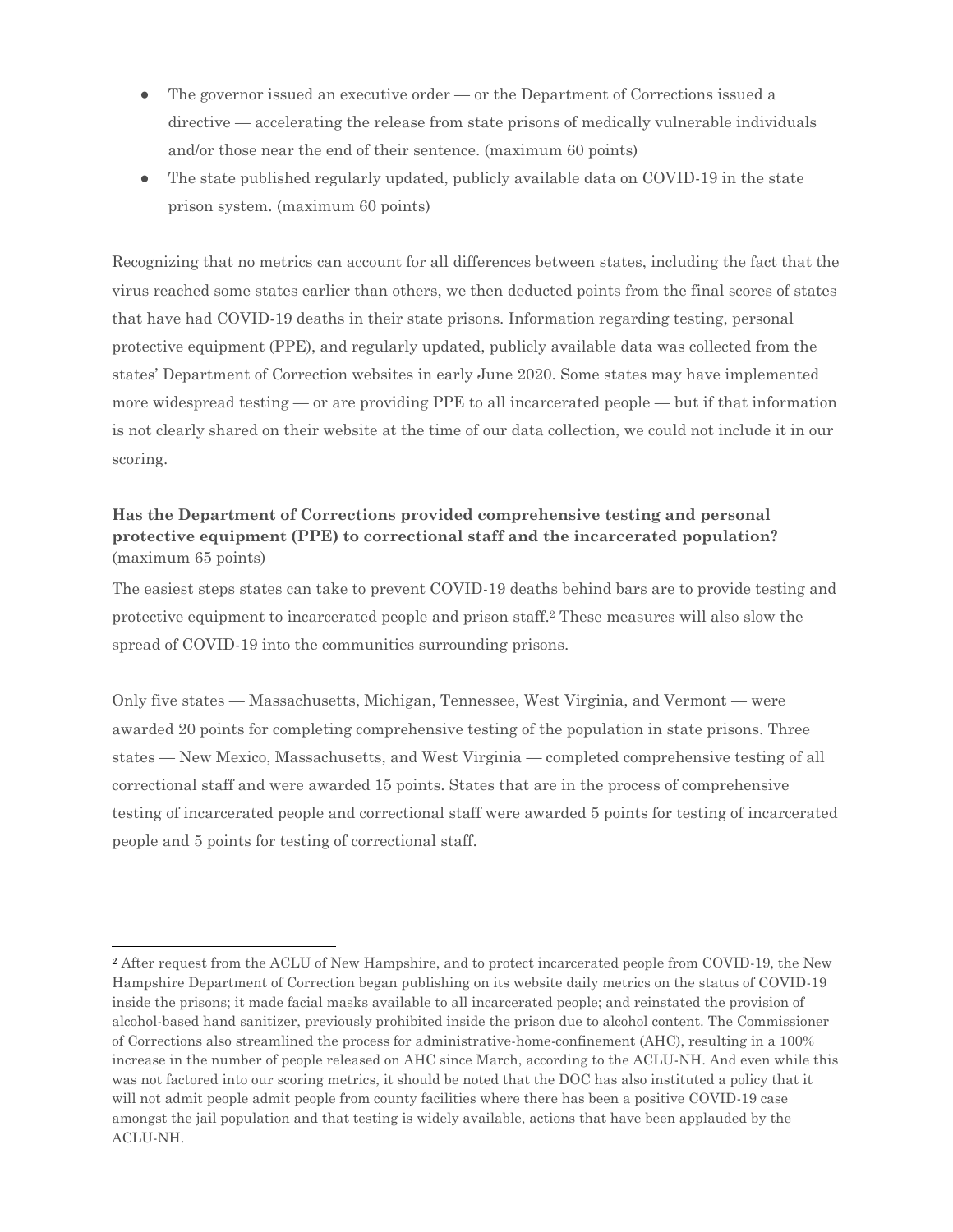We also awarded states 15 points for providing personal protective equipment (PPE) to all staff, and 15 points for providing PPE to all incarcerated people. Most, if not all, PPE in the correctional setting, especially for confined populations, consists of non-surgical masks. States received 5 points for only providing PPE to some incarcerated people and some staff (i.e. incarcerated people who were exposed to someone who tested positive, or only intake unit staff). Only three states — Florida, Rhode Island, and North Dakota — do not have information about providing PPE to incarcerated people.

Because we wanted to keep our scoring consistent across states, we chose to utilize the data provided by individual Departments of Correction on their websites. To the degree that states are not following their own policies mandating access to face masks and other PPE, the reality behind bars may be worse.<sup>3</sup>

If there was no reliable evidence that states were providing those tests or PPE, we awarded states zero points.

|                            | No testing or<br>limited testing | Commitment to<br>full testing | <b>Full testing</b><br>completed | <b>Maximum points</b><br>available for testing |  |  |  |
|----------------------------|----------------------------------|-------------------------------|----------------------------------|------------------------------------------------|--|--|--|
| Correctional staff         | 0 points                         | 5 points                      | 15 points                        |                                                |  |  |  |
| Incarcerated<br>population | 0 points                         | 5 points                      | 20 points                        | 35 points                                      |  |  |  |

**COVID-19 Testing**

| <b>Personal Protective Equipment (PPE)</b> |  |  |
|--------------------------------------------|--|--|
|--------------------------------------------|--|--|

|                            | No PPE or<br>limited PPE | Commitment to<br>full PPE for all | <b>PPE</b><br>provided to all | <b>Maximum</b> points<br>available for PPE |
|----------------------------|--------------------------|-----------------------------------|-------------------------------|--------------------------------------------|
| Correctional staff         | $0$ points               | 5 points                          | 15 points                     |                                            |
| Incarcerated<br>population | $0$ points               | 5 points                          | 15 points                     | 30 points                                  |

*How we awarded points for testing and provision of personal protective equipment (PPE). For the details on how your state scored, see [the appendix](https://www.prisonpolicy.org/reports/failing_grades_table.html)*.

<sup>&</sup>lt;sup>3</sup> For example, California has statewide policies mandating access to face masks, but [reports](https://www.theguardian.com/us-news/2020/may/20/california-prisons-covid-19-outbreak-deaths) from inside state prisons suggest that access and use of face masks are limited. Additionally, this section scores PPE policies in state prisons, but access to PPE is also critical in jails as well. The ACLU of Southern California and Northern California recently filed a statewid[e lawsuit](https://www.aclusocal.org/sites/default/files/aclu_socal_nacdl_20200424_petition_writ_mandate.pdf) with declarations from 13 counties saying that PPE was not consistently provided to incarcerated people or worn by the staff in jails.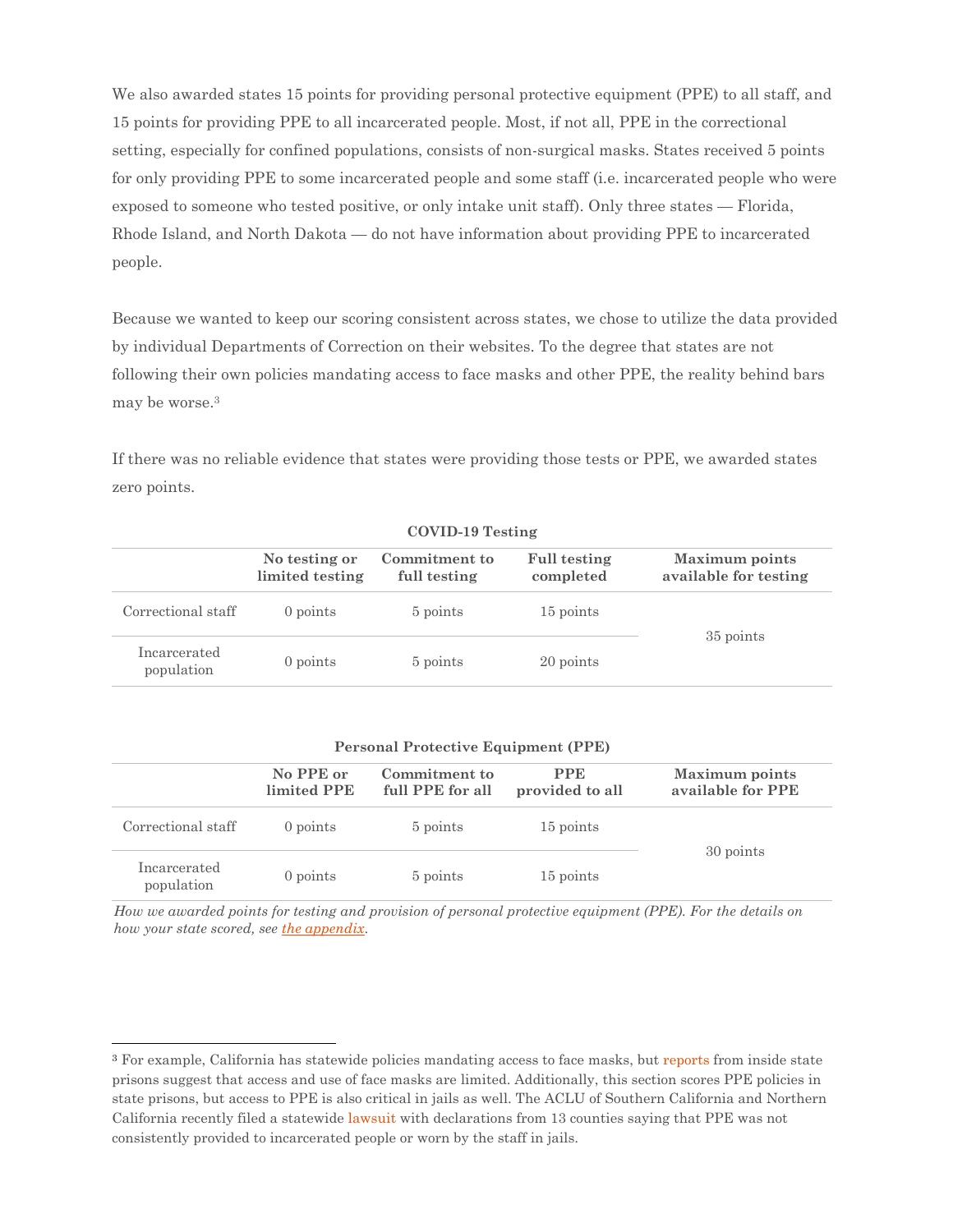#### **How much has each state reduced incarcerated populations in both local county jails and state prisons?** (maximum 300 points)

The high rate of coronavirus infections and deaths in correctional facilities is due to their population density: incarcerated people frequently have to sleep, eat, and shower within a few feet of one another, and share common amenities such as phones. Public health experts have been clear that reducing facility density — allowing people to return home — is the most critical and necessary step to save lives. States that have reduced the population density in correctional facilities — starting by releasing old and frail people especially vulnerable to COVID-19 — have slowed the spread of the virus more effectively and saved more lives.<sup>4</sup>

#### *Jails*

 $\overline{a}$ 

Jail population mitigation needs to be a key part of the national response to COVID-19. If jails fail to drastically reduce their populations, COVID-19 could claim up to 100,000 more people than the current projections. In mid-April, an [epidemiological study](https://www.aclu.org/report/flattening-curve-why-reducing-jail-populations-key-beating-covid-19) conducted by the ACLU and university researchers found that keeping people out of jail saves lives — both inside the jail and in the surrounding communities. And while nationally jail populations have [decreased](https://www.prisonpolicy.org/blog/2020/05/14/jails-vs-prison-update/) much more than state prison populations, not all states are taking this call to decarcerate jails seriously. We awarded one point for each percentage point that each state reduced its median jail population.<sup>5</sup>

The median jail population reductions in each state vary drastically from a 42% reduction in Arkansas to only 2% in Texas, and some states appear to have had increases in jail populations.<sup>6</sup> To calculate the median jail population change, we analyzed data collected from the [NYU Public Safety](https://github.com/publicsafetylab/PublicJDI)  [Lab,](https://github.com/publicsafetylab/PublicJDI) supplemented by data collected by the [Vera Institute of Justice,](https://github.com/vera-institute/jail-population-data) on population changes from January 2020 to June 1, 2020. <sup>7</sup> For Massachusetts jail data, we analyzed the [data published](https://data.aclum.org/sjc-12926-tracker/) by the

<sup>4</sup> Not all states have taken these steps to reduce their prison populations voluntarily. For example, Hawai'i (which has a combined prison and jail system), began to reduce the incarcerated population following a lawsuit that resulted in court orders from the Hawai'i Supreme Court to [expedite early releases](https://www.staradvertiser.com/2020/04/13/hawaii-news/jail-populations-drop-amid-virus-pandemic/) and [provide appropriate](https://www.staradvertiser.com/2020/04/26/hawaii-news/hawaii-supreme-court-order-mandates-quicker-release-of-non-violent-inmates/)  [personal protective equipment.](https://www.staradvertiser.com/2020/04/26/hawaii-news/hawaii-supreme-court-order-mandates-quicker-release-of-non-violent-inmates/)

<sup>5</sup> The median jail population change may be different from the average or total statewide jail population, but by using the median, we are able to show population change across all states, even those for which only some counties have jail data available.

<sup>&</sup>lt;sup>6</sup> Jail population data was only available for 5 of the [27 county jails](https://nicic.gov/state-statistics/2017/south-dakota) in South Dakota and the median jail population change in those jails reflected an increase of 3.7%. It is possible that with data for more counties, the median jail population change would look different, but based on the available data, South Dakota was awarded negative points because their jail population went in the wrong direction. In New Hampshire, jail data was only available for two small counties, and we therefore did not include any jail population changes in the New Hampshire score (New Hampshire was awarded 0 points for jail population changes).

<sup>7</sup> In order to present a sample that was as representative of the state jail system as possible, we included all jails with available data in our analysis. We only excluded jails with pre-pandemic populations under 10 people, as the movement of a small number of people in and out of these small jails can swing the state's median percentage of jail reduction in misleading ways. (Previous Prison Policy Initiative briefings on jail reductions during the pandemic excluded jails with populations under 350 because we wanted to lessen the impact of small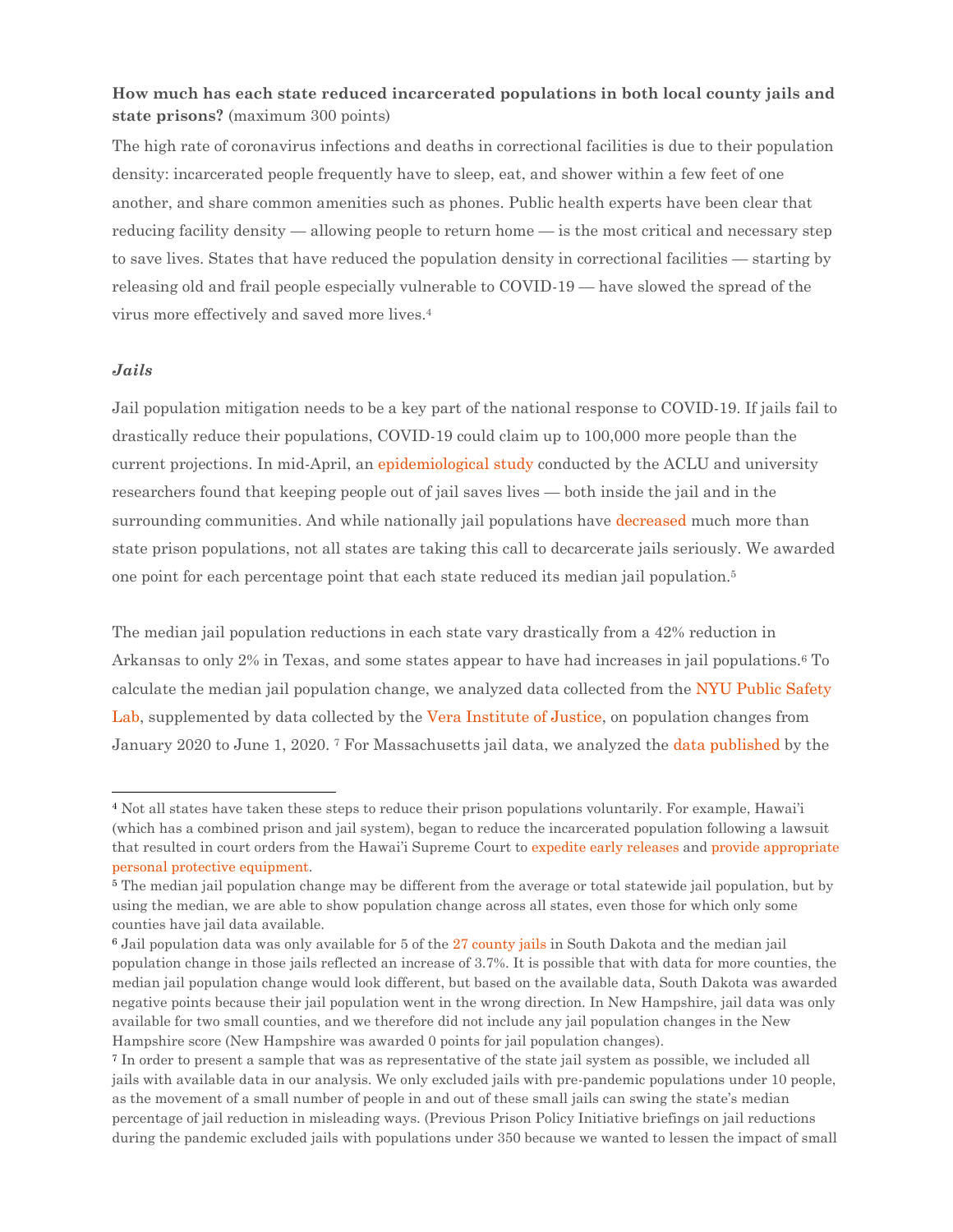ACLU of Massachusetts for all counties. West Virginia and Maryland jail data were provided by ACLU of West Virginia and ACLU of Maryland. The jail population data for the ten largest counties in Missouri came from the ACLU of Missouri, and for the 35 other counties included in this report the data was collected by the NYU Public Safety Lab.

The jail data used for this report has population data over time for over 1,200 county jails, with a nationwide median population reduction of about 20%.<sup>8</sup>

#### *Prisons*

The public health response cannot end in jails — states must also address their prisons, with a combined and dense population of 1.3 million. Reducing the number of people who are currently incarcerated will limit the burdens people face due to incarceration or supervision that place them at elevated risk of being affected by the coronavirus pandemic. We awarded two points for each percentage point that a state reduced its prison population.

We analyzed the change in state prison population counts from the start of 2020 (using data from either December 31, 2019 or January 1, 2020) and four months later (using data from April 30, 2020 or May 1, 2020).<sup>9</sup> We note that state Departments of Correction have been announcing plans to reduce their prison populations — by halting new admissions from county jails, increasing commutations, and releasing people who are medically fragile, elderly, or nearing the end of their sentences — but our analysis finds that the resulting population changes have been small, at about only 5%.

daily population variations in small jails looking more dramatic than they are. Upon a deeper analysis of this expanded dataset, we conclude that excluding these smaller facilities would not measurably change the results, so we kept this dataset as expansive as possible.) In general, we found that large county jail populations had larger percentage drops than smaller county jails. There are some states for which there is only limited jail population data available — data is only available for less than 15% of the counties in Nebraska, South Dakota, and Michigan — so it is possible that the scores for these states could be higher with a more complete sample. <sup>8</sup> Readers may notice that this median jail population reduction is different than the 31% published last month in the Prison Policy Initiative's May 14th report, *[While jails drastically cut populations, state prisons have](https://www.prisonpolicy.org/blog/2020/05/14/jails-vs-prison-update/)  [released almost no one](https://www.prisonpolicy.org/blog/2020/05/14/jails-vs-prison-update/)*. Although it is difficult to identify exactly what accounts for this difference and when the changes started, we know that some jurisdictions — including [Philadelphia](https://www.inquirer.com/news/philadelphia/coronavirus-philadelphia-police-arrests-theft-burglary-covid-19-20200501.html) — have returned to their prepandemic policing practices (which leads to an increase in arrests and jail bookings).

<sup>9</sup> State prison population counts retrieved from the Vera Institute for Justice's report[, People in Prison 2019,](https://www.vera.org/publications/people-in-prison-in-2019) which published population counts as of April 30, 2020 or May 1, 2020 for 41 states. The Prison Policy Initiative updated this data with prison populations as reported by state Departments of Correction for Minnesota, Montana, New Hampshire, New Mexico, South Dakota, Tennessee, Virginia, and Washington. Washington prison population data used for this analysis was retrieved from DOC Fact Cards published on [December 31,](https://www.doc.wa.gov/docs/publications/reports/100-QA001-1912.pdf)  [2019](https://www.doc.wa.gov/docs/publications/reports/100-QA001-1912.pdf) an[d March 31, 2020.](https://www.doc.wa.gov/docs/publications/reports/100-QA001.pdf) The Washington Department of Corrections provided the Prison Policy Initiative with data for April 30, 2020, stating that there were 16,531 people in state prison, but because that population count excludes people held for technical violations, we could not compare it to the December 2019 data.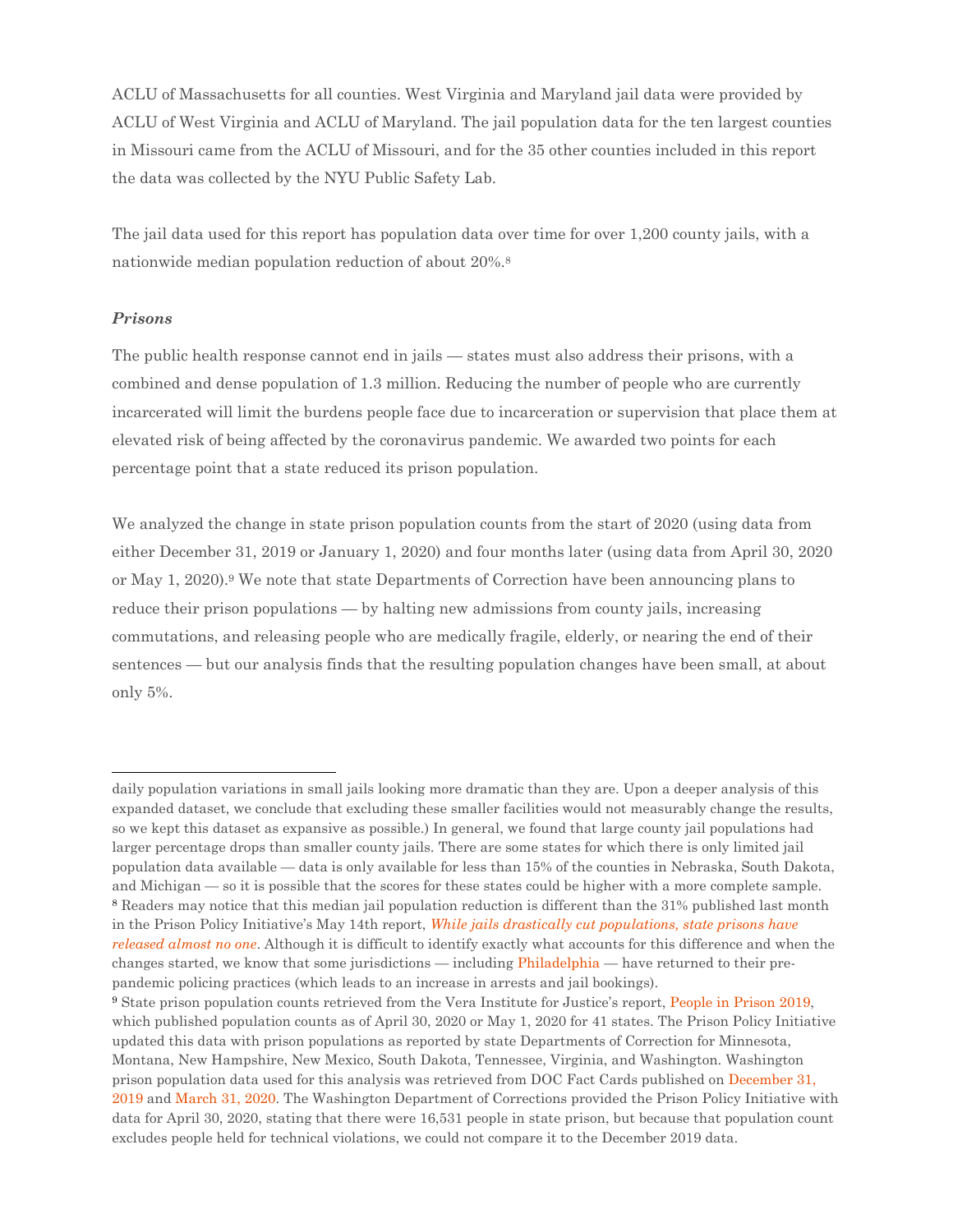This report collected data from 49 states. We note that we awarded Maryland zero points in section for the prison population reduction efforts that may or may not have taken place in this study period because that state did not provide April/May data to the Vera Institute of Justice and failed to respond to two requests by the Prison Policy Initiative for April/May data. All other states provided population data to either the Vera Institute of Justice or the Prison Policy Initiative.

|         | Points for each<br>percentage point<br>of population reduction | <b>Maximum</b> points<br>available |
|---------|----------------------------------------------------------------|------------------------------------|
| Jails   |                                                                | 100                                |
| Prisons |                                                                | 200                                |

*How we awarded points for jail and prison population reductions. For the details on how your state scored, se[e the appendix](https://www.prisonpolicy.org/reports/failing_grades_table.html)*.

#### **Has the governor issued an executive order to halt jail admissions or to mandate the release of medically vulnerable individuals or those who are nearing the end of their sentence? Has the DOC issued a statewide directive to release medically vulnerable individuals or those who are nearing the end of their sentence?** (maximum 90 points)

Some governors and Departments of Correction have led their state's criminal justice systems in a coordinated response to the pandemic in jails and prisons.<sup>10</sup> Others have left it up to local criminal justice stakeholders — police, prosecutors, judges, sheriffs, and supervision agents — to implement their own individual responses to COVID-19, leading to inevitable delays, confusion, and inefficient allocation of resources.

In some states — such as Colorado, Pennsylvania, Virginia, and Washington — release orders from the governor or the Department of Correction authorized the release of both medically vulnerable people and those nearing the end of their sentences.<sup>11</sup> Other governors issued executive orders that called for the release of either the medically vulnerable *or* those nearing the end of their sentence. Every executive release order analyzed contained specific offense criteria, most often excluding those charged with felonies, "violent offenses," or sexual offenses. Governors in a number of states including Colorado — that received points for executive orders have since let these executive orders expire.

 $\overline{a}$ 

<sup>10</sup> Release orders issued by governors and Departments of Correction were compiled by the Prison Policy Initiative based on the Council of State Governments' executive orders [tracking tool.](https://web.csg.org/covid19/executive-orders/)

<sup>11</sup> Colorado: *Temporarily Suspending Certain Regulatory Statutes Concerning Criminal Justice (D 2020 016)*; Pennsylvania: *Order of the Gov. of Penn. Regarding Individuals Incarcerated in State Correctional Institutions*; Virginia: *COVID-19 Response Inmate Early Release Plan* (from DOC); and Washington: *Emergency Commutation in Response to COVID-19 and 20-50 Reducing the Prison Population*.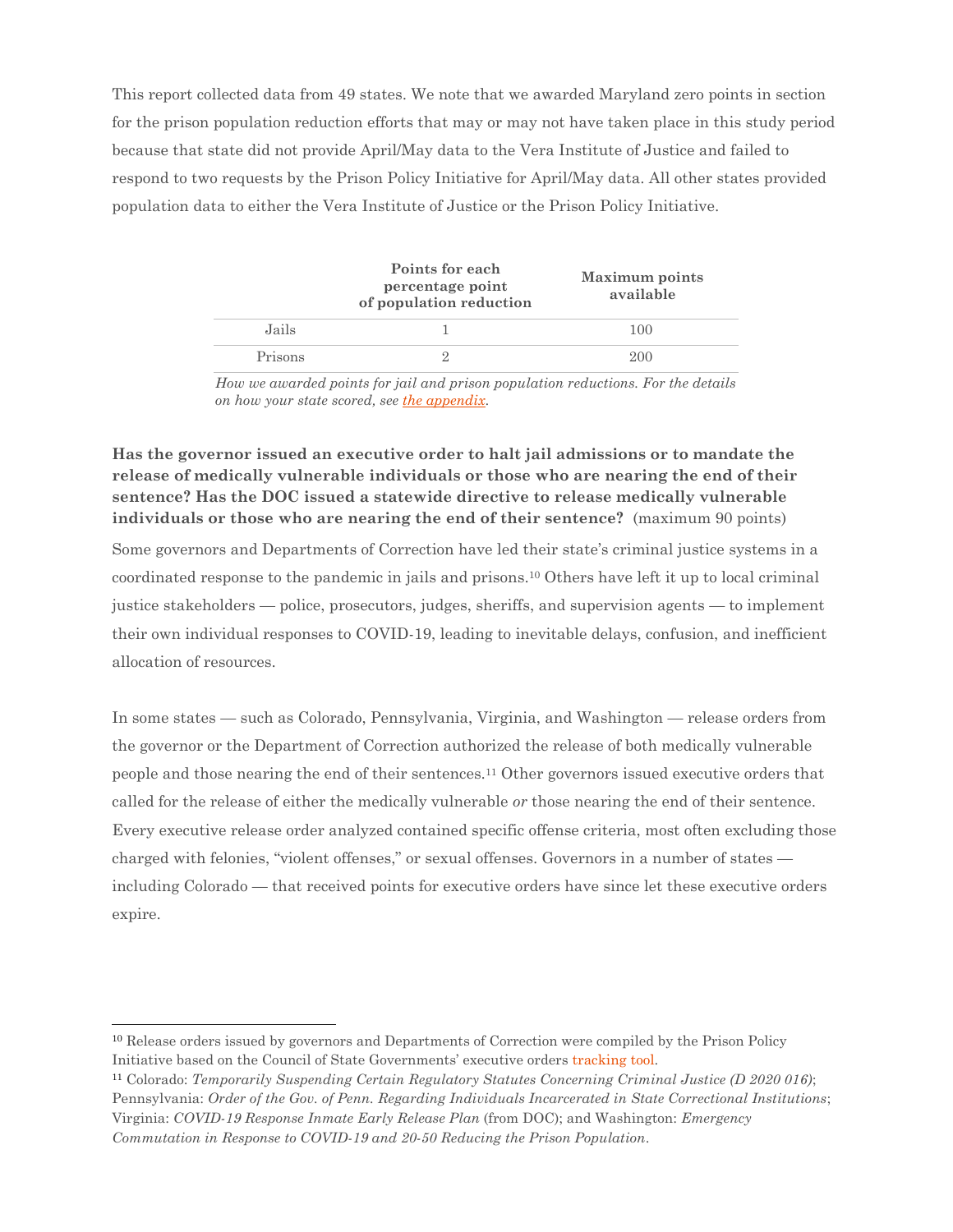If any states had issued an order that would release all people who were determined to be medically vulnerable and/or nearing the end of their sentence regardless of offense type, we would have awarded them up to 60 points; but no states took these essential steps.

|                              | Order for<br>halting jail<br>admission | Order for<br>releasing<br>medically<br>vulnerable | Order for<br>releasing<br>people near<br>end of<br>sentences | <b>Maximum</b> points<br>available |
|------------------------------|----------------------------------------|---------------------------------------------------|--------------------------------------------------------------|------------------------------------|
| No order exists              | 0 points                               | 0 points                                          | $0$ points                                                   |                                    |
| Partial order or<br>guidance | 10 points                              | 10 points                                         | 10 points                                                    | 90 points                          |
| Complete order               | 30 points                              | 30 points                                         | 30 points                                                    |                                    |

*How we awarded points for executive orders and Department of Correction directives. For the details on how your state scored, see [the appendix](https://www.prisonpolicy.org/reports/failing_grades_table.html)*.

Partial release orders — release orders that exclude people based on offense type — or nonmandatory guidance were awarded 10 points, and states with no executive or DOC release orders received 0 points (out of 50 states, only 20 states received any points for executive release orders). States also received 10 points if they suspended incarceration for [technical violations](https://www.prisonpolicy.org/blog/2020/03/18/detainers/) of community supervision, which occurred in Alabama, Michigan, and Washington.

States with executive orders that put a moratorium on all jail admissions were awarded 30 points (no states received all 30 points).<sup>12</sup> States with executive orders or Department of Correction orders that halted some admissions to jails, for example halting jail bookings for certain misdemeanors or technical violations of probation or parole, received 10 points. States without orders addressing jail admissions received zero points.

<sup>&</sup>lt;sup>12</sup> For example, in California, Governor Newsom issued [an executive order](https://drive.google.com/open?id=1g1TCcfu_K8hfjq0BN0bV3q1Dhd2_YyWo) on March 24, 2020 which suspended admissions to the California Department of Corrections and Rehabilitation state prison system. Shortly after this executive order, the CDCR paroled or released to community supervision approximately 3,500 people who were within 60 days of the end of their terms and met specific offense criteria. However, all of those 3,500 people were already scheduled to be paroled in April or May prior to the pandemic, indicating that these releases would have [minimal impact](https://www.sfchronicle.com/crime/article/Federal-judge-San-Quentin-COVID-19-outbreak-15358348.php) on the long-term planning that is necessary to combat the spread of COVID-19 in prisons. States that took similar steps, including Maine[, Virginia,](https://www.governor.virginia.gov/newsroom/all-releases/2020/march/headline-853537-en.html) and [Wisconsin,](https://evers.wi.gov/Documents/COVID19/EMO09-DOC.pdf) would certainly see subsequent prison population reductions. For the purposes of assessing the whole criminal justice system's response, we only scored executive orders and Departments of Correction initiatives to halt jail admissions in this section. We did not award or subtract points for orders that only halted admissions to state prisons.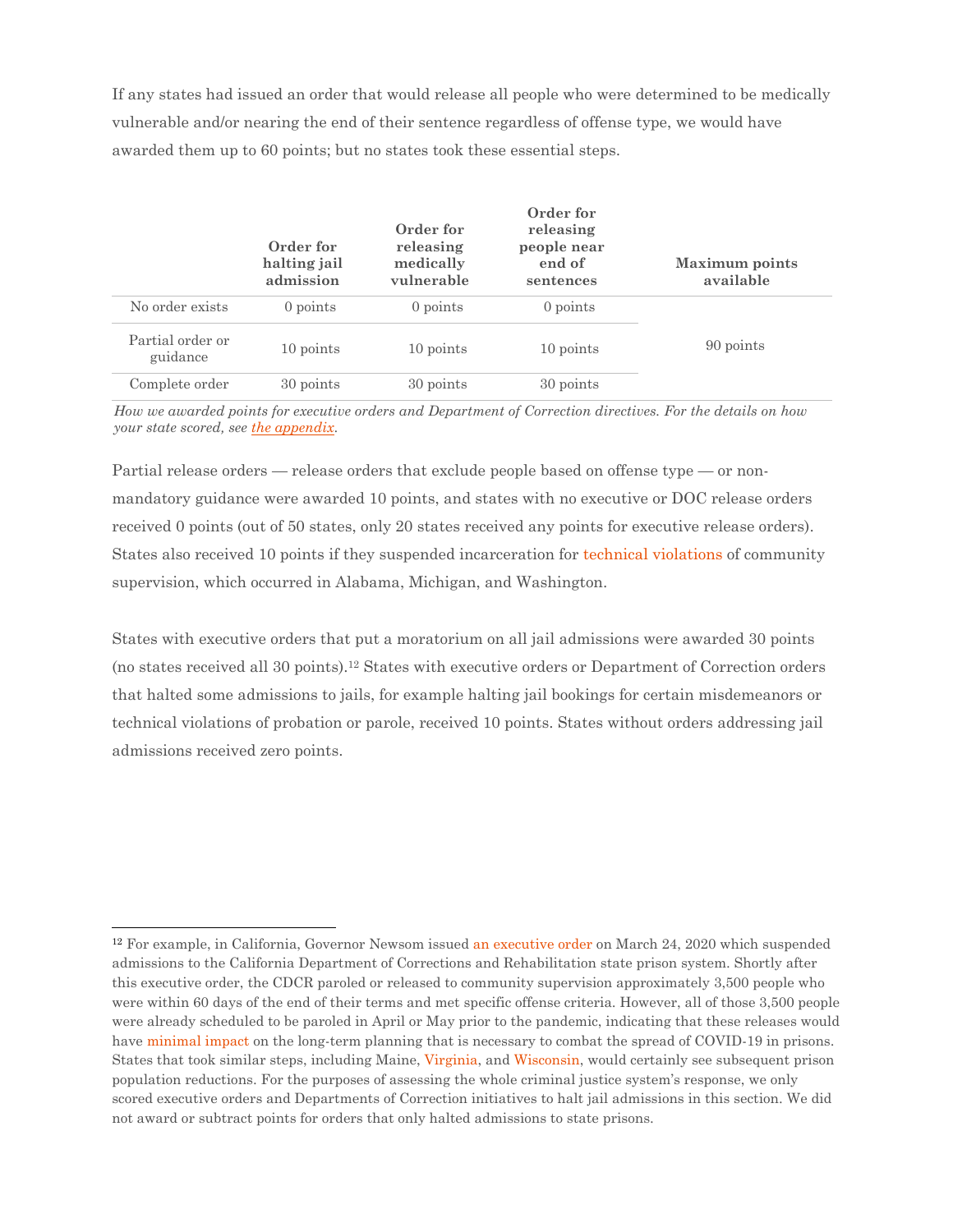#### **Does the state or Department of Corrections provide publicly available, regularly updated data on COVID-19 behind bars? Is this data disaggregated by race?** (maximum 30 points)

COVID-19 is killing more Black people and more people of color across the nation. And in a criminal justice system that [disproportionately](https://www.prisonpolicy.org/blog/2016/08/15/cjrace/) locks up Black people, the threat of the pandemic is heightened. Because of this, we need to know — and address — how COVID-19 is affecting people behind bars in order to slow the continued spread of the pandemic.

To assess states' responses to COVID-19 behind bars in the appropriate context, it is necessary to know how many incarcerated people and staff in each state have already contracted the virus and how fast it is spreading. We awarded points to states that have published this data for state prisons. States providing frequently updated, accessible, and comprehensive correctional data on COVID-19 received 15 points; those providing more limited data received 5 points.

We awarded additional points to states that have provided data disaggregated by race — data that can help us assess whether prison and jail officials have taken Black individuals' health complaints less seriously than those of incarcerated white people and staff. (Black people are overrepresented in [incarcerated populations](https://www.prisonpolicy.org/reports/rates.html) and among [correctional staff,](https://www.aclu.org/news/smart-justice/new-model-shows-reducing-jail-population-will-lower-covid-19-death-toll-for-all-of-us/) and the disproportionate number of coronavirus deaths among people of color in the general public is already [well documented.](https://www.washingtonpost.com/nation/2020/04/07/coronavirus-is-infecting-killing-black-americans-an-alarmingly-high-rate-post-analysis-shows/?arc404=true)) States providing data that is disaggregated by race received 15 points. If only some sections of a state's correctional data were disaggregated by race, we awarded 5 points.

There are two states with limited correctional COVID-19 data — New Mexico and Wyoming — and those states received only 5 points. 12 states offer publicly available and regularly updated data and received 15 points.<sup>13</sup> Only eight of those states' data includes specifics on race; and those states — Delaware, Maine, Michigan, Missouri, Oklahoma, Tennessee, Vermont, and West Virginia received an *additional* 15 points.

|           | COVID-19 data<br>availability | Disaggregated<br>by race | <b>Maximum</b> points<br>available |
|-----------|-------------------------------|--------------------------|------------------------------------|
| No data   | $0$ points                    | 0 points                 |                                    |
| Some data | 5 points                      | 5 points                 | 30 points                          |
| Full data | 15 points                     | 15 points                |                                    |

*How we awarded points for Departments of Corrections' state prison COVID-19 data availability. For the details on how your state scored, see [the appendix](https://www.prisonpolicy.org/reports/failing_grades_table.html)*.

<sup>13</sup> Not all state Departments of Corrections offer this data voluntarily. For example, the Massachusetts Department of Correction data was compiled and released only after an opinion on April 3rd, 2020 by the Massachusetts Supreme Judicial Court in *[Committee for Public Counsel Services \(CPCS\) v. Chief Justice of the](https://www.aclum.org/en/cases/committee-public-counsel-services-v-chief-justice-trial-court)  [Trial Court, SJC-12926](https://www.aclum.org/en/cases/committee-public-counsel-services-v-chief-justice-trial-court)*.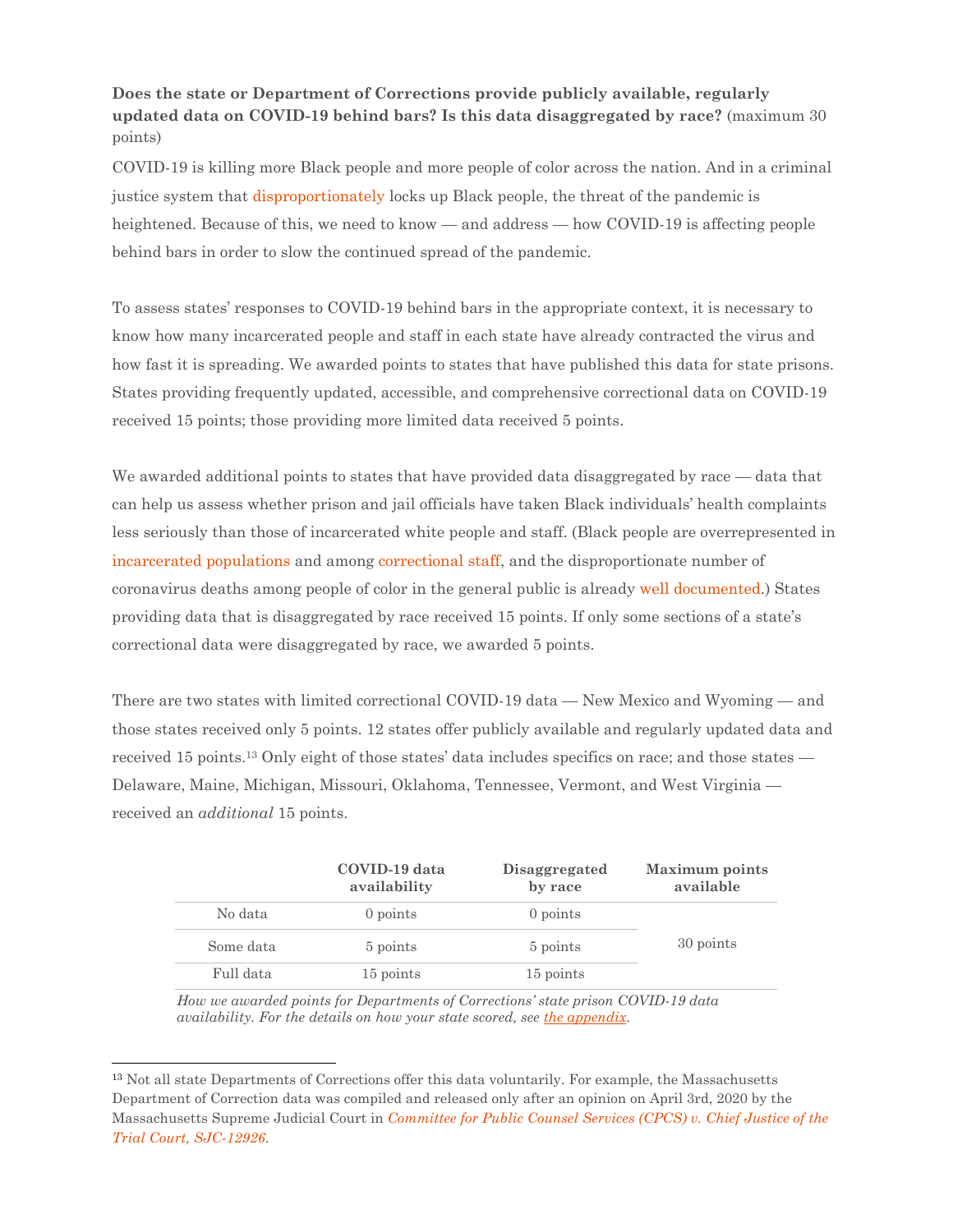#### **Points deducted for COVID-19 deaths in state prisons**

In recognition of the fact that human life is precious and that policy decisions have real life consequences, we deducted points for deaths in state prison custody. States should have immediately taken the common-sense actions described in the report, but they largely have not, even months later. And even the states that took positive steps did so much later than they should have, raising the human cost.

For that reason, we deducted from the final score of each state 1 point for every 5 prison deaths per 10,000 people in the state's prison system. (By tying the deductions to the number per 10,000 we account for vastly different prison population sizes in different states.)

We considered weighting this outcome more heavily, but we ultimately did not do so for several reasons. First, the difference in death rates between states is in part the result of policy differences and in large part the temporary result of the fact that the virus started spreading in some places earlier than others. If we weighted this factor more heavily, we'd be giving a pass to states that took little action and saw their deaths predictably spike after publication of this report. Second, even while comparing prison death rates — rather than counts — a single death in any of the smaller states still has an outsized impact on the overall scoring. Third, as this report has argued, prison deaths are just one part of the human cost that we do not, at this time, have a way to calculate. In particular, we do not yet have a reliable way to calculate all of the other ways in which criminal justice failures lead to deaths from COVID-19, including: undisclosed COVID-19 deaths in prisons, deaths from other causes in incarcerated people who were weakened by COVID-19, or deaths from community spread that was first incubated in the state's prisons. For that reason, for a report written while the pandemic is still in its early stages, we chose to include these deaths and challenge all states to do far better. The final history will not be written until long after the pandemic ends, but elected officials need to be on notice that history is watching.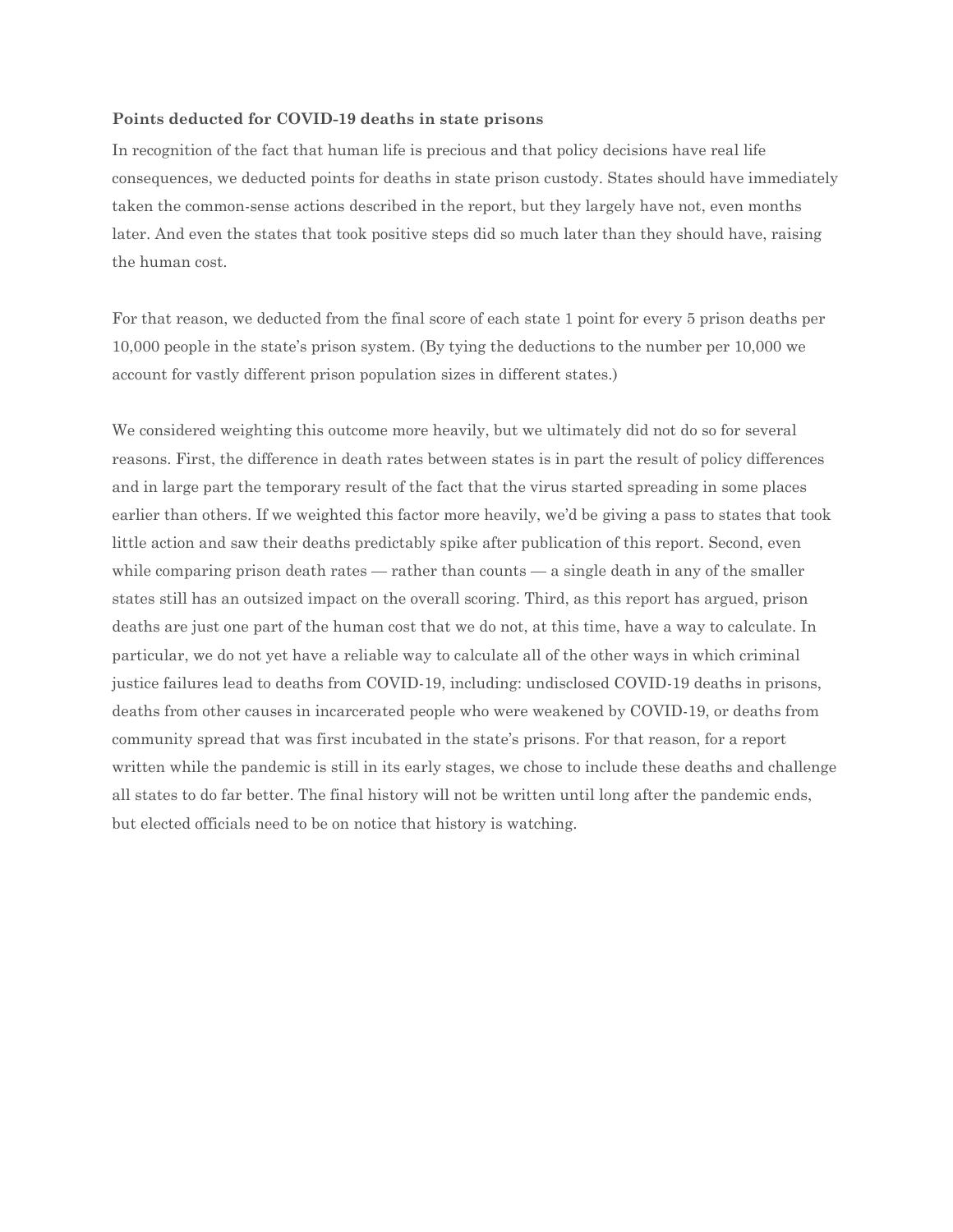#### Acknowledgements

The ACLU thanks Charlotte Resin, Brandon Cox, Raymond Gilliar, Neil Shovelin, Ari Rosmarin, Kary Moss, Udi Ofer, Taylor Pendergrass, and ACLU Affiliates and staff for their assistance and support in compiling this report.

#### About the authors

Emily Widra is a Research Analyst at the Prison Policy Initiative. As the organization's expert on the criminal justice system's responses to the pandemic, she has published several [short and](https://www.prisonpolicy.org/virus/)  [impactful reports](https://www.prisonpolicy.org/virus/) about the criminal justice system and the coronavirus. She curates the Prison Policy Initiative's [virus response page,](https://www.prisonpolicy.org/virusresponse.html) tracking the criminal justice policy changes that states and counties have made in response to the COVID-19 pandemic. Her previous research also includes analyses of [mortality in prisons](https://www.prisonpolicy.org/blog/2020/02/13/prisondeaths/) and the combined impact of HIV and incarceration on Black [men](https://www.prisonpolicy.org/blog/2017/09/08/hiv_men/) and [women.](https://www.prisonpolicy.org/blog/2017/05/08/hiv/)

Dylan Hayre is a Campaign Strategist at the ACLU's Justice Division where he leads the ACLU's advocacy work on clemency and death penalty repeal. He has also been helping spearhead and coordinate the organization's efforts to respond to the COVID-19 pandemic in partnership with many of the ACLU Affiliates across the country. Prior to joining the ACLU, Dylan served as the Senior Policy Advisor at JustLeadershipUSA where he strengthened and advised on their advocacy and policy work in numerous jurisdictions. Before that, he was a prosecutor, litigator, and campaign organizer in his home state of Massachusetts.

#### About the Prison Policy Initiative

The non-profit non-partisan Prison Policy Initiative was founded in 2001 to expose the broader harm of mass criminalization and spark advocacy campaigns to create a more just society. It sounded the national alarm about the threat of coronavirus to jails and prisons with its March 2020 report *[No](https://www.prisonpolicy.org/blog/2020/03/06/pandemic/)  [need to wait for pandemics: The public health case for criminal justice reform](https://www.prisonpolicy.org/blog/2020/03/06/pandemic/)*[.](https://www.prisonpolicy.org/blog/2020/03/06/pandemic/) The organization's [data-driven coverage](https://www.prisonpolicy.org/virus/index.html) of the pandemic behind bars continues to advance the national movement to protect incarcerated people from COVID-19.

#### About the ACLU Campaign for Smart Justice

The ACLU's [Campaign for Smart Justice](https://www.aclu.org/issues/smart-justice?redirect=issues/mass-incarceration/smart-justice/campaign-smart-justice) is an unprecedented, multiyear effort to cut the nation's jail and prison populations by 50% and challenge racial disparities in the criminal justice system. The Campaign is building movements in all 50 states for reforms to usher in a new era of justice in America.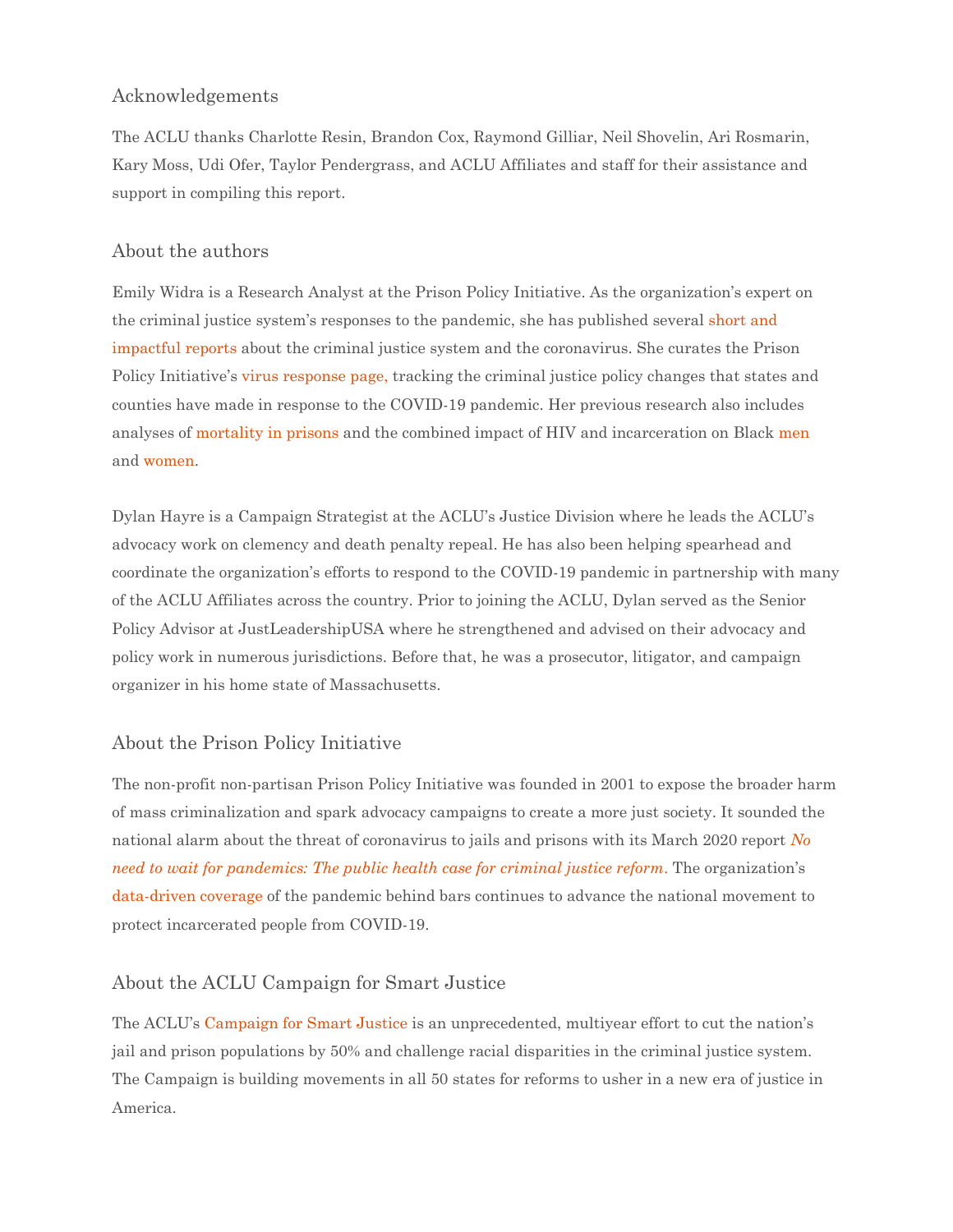## Failing Grades: States' Responses to COVID-19 in Jails & Prisons Appendix A

Spreadsheet prepared: June 25, 2020 Documentation last updated: June 25, 2020 Prepared by the Prison Policy Initiative & ACLU and published at: https://www.prisonpolicy.org/reports/failing\_grades\_appendix.xlsx Part of the June 2020 report, "Failing Grades: States' Responses to COVID-19 in Jails & Prisons," at: https://www.prisonpolicy.org/reports/failing\_grades.html

## Methodology

**Staff (15 points)** Does the state Department of Corrections provide COVID-19 testing for all staff? **Incarcerated (20 points)** Does the state Department of Corrections provide COVID-19 testing for all incarcerated people? **Staff (15 points)** Does the state Department of Corrections provide personal protective equipment for all staff? **Incarcerated (15 points)** Does the state Department of Corrections provide personal protective equipment for all incarcerated people? **Publicly available (15 points)** Does the state Department of Corrections publish accessible and up-to-date data on COVID-19 in prisons? **Disaggregated by race (15 points)** Is the data provided by the Department of Corrections diaggregated by race? **Halting jail admissions (30 points)** Did the governor issue an executive order (or did the Department of Corrections enact a policy) to halt jail admissions? **Medically vulnerable releases (30 points)** Did the governor issue an executive order (or did the Department of Corrections enact a policy) to release the medically vulnerable from prisons? **Near-completion of sentence releases (30 points)** Did the governor issue an executive order (or did the Department of Corrections enact a policy) to release people from prisons who were near the end of their sentences? **Statewide jail reduction**  What has the median jail population percentage change been across the state as of June 1, 2020? (1 point per 1% reduction of median jail population) **How many jails do we have data for?** How many local jails had data available for this analysis? **Statewide prison reduction** By what percentage has the state's prison population changed from Dec 31, 2019/Jan 1, 2020 to April 30, 2020/May 1 2020 (unless otherwise noted in sources)? (2 points per 1% reduction) **Raw score** Sum of points for testing, PPE, data, executive and DOC orders, and population reduction (maximum 485 points) **Normalized score out of 100 points** Raw score normalized by dividing by 4.85 (maximum 100 points) **Subtracted points for prison deaths** Subtracted one point for every 5 prison deaths per 10,000 people in the state's prison system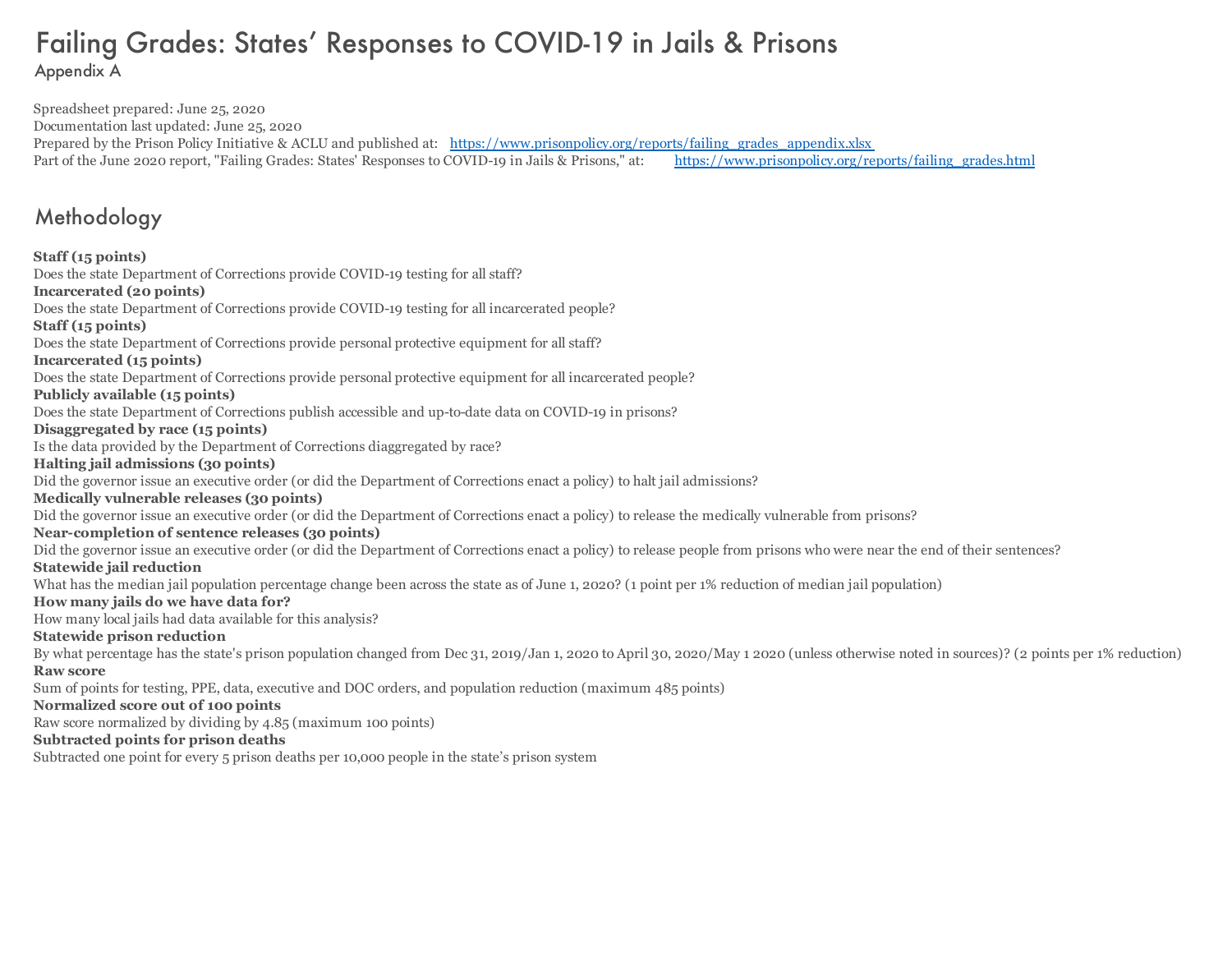|                   | <b>Testing in state prisons</b><br>as of June 10, 2020<br>(35 points) |                                                                                                                    | PPE in state prisons as of<br>Data availability for state<br>June 10, 2020<br>prisons as of June 10, 2020<br>(30 points)<br>(30 points) |                                                                                                                                                                                  | Executive orders as of June 10, 2020<br>(90 points)                               |                                                                                           |                                                                                                                                                                                                | Incarcerated population reduction as of<br>June 1, 2020<br>(300 points)<br>Grade |                                                                                                                                                                                                                                                                                               |                                                                                                 |           |                                                                                                                                                                                                       |                        |                                                                                        |                                                                                                          |                    |              |                                                                                                                                                                                                                                                                                                                                                                                                                                                          |
|-------------------|-----------------------------------------------------------------------|--------------------------------------------------------------------------------------------------------------------|-----------------------------------------------------------------------------------------------------------------------------------------|----------------------------------------------------------------------------------------------------------------------------------------------------------------------------------|-----------------------------------------------------------------------------------|-------------------------------------------------------------------------------------------|------------------------------------------------------------------------------------------------------------------------------------------------------------------------------------------------|----------------------------------------------------------------------------------|-----------------------------------------------------------------------------------------------------------------------------------------------------------------------------------------------------------------------------------------------------------------------------------------------|-------------------------------------------------------------------------------------------------|-----------|-------------------------------------------------------------------------------------------------------------------------------------------------------------------------------------------------------|------------------------|----------------------------------------------------------------------------------------|----------------------------------------------------------------------------------------------------------|--------------------|--------------|----------------------------------------------------------------------------------------------------------------------------------------------------------------------------------------------------------------------------------------------------------------------------------------------------------------------------------------------------------------------------------------------------------------------------------------------------------|
| <b>State</b>      |                                                                       | Staff (15 Incarcerated<br>points) (20 points)                                                                      | Staff (15<br>points) <sub>2</sub>                                                                                                       | $(15$ points)                                                                                                                                                                    | Publicly<br>Incarcerated available (15<br>points)                                 | Disaggregated Halting jail<br>by race $(15$<br>points)                                    | admissions (30 releases<br>points)                                                                                                                                                             | Medically                                                                        | vulnerable Near-completion<br>of sentence<br>(30 points) releases (30 points) of June 1, 2020 for?                                                                                                                                                                                            | Statewide jail<br>reduction (1<br>point per 1%<br>reduction of<br>median jail<br>population) as |           | statewide<br>prison<br>reduction (2<br>points per 1%<br>reduction)<br>from Dec 31,<br>2019/Jan 1.<br>How many 2020 to April<br>jails do we 30, 2020/May 1 score<br>have data 2020 unless<br>otherwise | Raw<br>(out of<br>485) | <b>Normalized</b><br>score out of<br>100 points<br>(i.e. divide by people in<br>(4.85) | Subtracted<br>points for<br>prison deaths (<br>1 point for<br>every 5 deaths<br>out of 10,000<br>prison) | <b>Final score</b> | Letter grade | <b>Sources</b>                                                                                                                                                                                                                                                                                                                                                                                                                                           |
|                   | Testing<br>not<br>by DOC                                              | Testing when<br>provided symptomatic or<br>in contact                                                              | Masks provided to Masks                                                                                                                 |                                                                                                                                                                                  | Data available<br>provided to all and updated daily race                          | disaggregated by                                                                          | No order                                                                                                                                                                                       | No order                                                                         | Orders the release of<br>people in jail with<br>alleged<br>probation/parole<br>technical violations<br>under custody for<br>more than 20 days<br>wihtout a hearing:<br>release of people in<br>jail with<br>probation/parole<br>technical violations<br>punishable by no<br>more than 45 days |                                                                                                 |           |                                                                                                                                                                                                       |                        |                                                                                        |                                                                                                          |                    |              | Testing, PPE, data: DOC website<br>Executive orders: Fifth Supplemental State<br>of Emergency: Coronavirus (COVID-19)<br>Jail data: NYU Public Safety Lab<br>Prison data: Vera Institute of Justice's                                                                                                                                                                                                                                                    |
| Alabama<br>Alaska | Testing<br>when<br>symptom<br>contact                                 | (o points) (o points)<br>Testing only net<br>admissions,<br>when<br>atic or in symptomatic, or<br>in contact       | (15 points)<br>Masks provided to Masks                                                                                                  | $(15 \text{ points})$<br>provided to all                                                                                                                                         | $(15 \text{ points})$<br>Data available<br>and updated daily race                 | (o points)<br>disaggregated by                                                            | (o points)<br>No order<br>(o points)                                                                                                                                                           | (o points)<br>No order                                                           | (10 points)<br>No order                                                                                                                                                                                                                                                                       | 18.14<br>Combined prison<br>and jail system                                                     | 31<br>n/a | 7.8<br>21.5                                                                                                                                                                                           | 80.94<br>66.9          | 16.69<br>13.79                                                                         | 0.29<br>0.00                                                                                             | $16.39$ F+         |              | "People in Prison 2019" report<br>Testing, PPE, data: DOC website & DOC<br>public statements<br>Ĵail data: n/a<br>Executive orders: n/a<br>Prison data: Vera Institute of Justice's                                                                                                                                                                                                                                                                      |
| Arizona           | ent to                                                                | (o points) (o points)<br>Commitm Testing when<br>symptomatic or<br>testing all in contact<br>(5 points) (0 points) | $(15$ points)<br>Masks provided to when<br>(15 points)                                                                                  | (15 points)<br>Masks<br>provided only<br>symptomatic<br>(o points)                                                                                                               | (15 points)<br>Data available<br>and updated<br>regularly<br>(15 points)          | (o points)<br>Not<br>disaggregated by<br>race<br>(o points)                               | No order<br>(o points)                                                                                                                                                                         | (o points)<br>No order<br>$(o \text{ points})$                                   | (o points)<br>No order<br>(o points)                                                                                                                                                                                                                                                          | 7.03                                                                                            |           |                                                                                                                                                                                                       | 47.03                  | 9.70                                                                                   | 0.34                                                                                                     | 13.79 F<br>9.36 F  |              | People in Prison 2019" report<br>Testing, PPE, data: DOC website<br>Executive orders: n/a<br>Jail data: NYU Public Safety Lab<br>Prison data: Vera Institute of Justice's<br>"People in Prison 2019" report                                                                                                                                                                                                                                              |
| Arkansas          | Testing<br>informati<br>on<br>provided<br>only in<br>press            | conferenc No information<br>on testing<br>(o points) (o points)                                                    | Masks provided to some (o<br>all (15 points)                                                                                            | Masks<br>provided to<br>points)                                                                                                                                                  | Data available<br>and updated<br>regularly<br>(15 points)                         | Not<br>disaggregated by<br>race<br>(o points)                                             | No order<br>(o points)                                                                                                                                                                         | No order<br>(o points)                                                           | <b>Consideration of early</b><br>release for people<br>nearing end of<br>sentence, with specific<br>offense categories<br>excluded<br>(10 points)                                                                                                                                             | 41.86                                                                                           |           |                                                                                                                                                                                                       | 101.66                 | 20.96                                                                                  | 0.58                                                                                                     | $20.38$ F+         |              | Testing, PPE, data: DOC website<br>Executive orders: Modified EPA Updated,<br>June 1, 2020<br>Jail data: NYU Public Safety Lab<br>Prison data: Vera Institute of Justice's<br>People in Prison 2019" report                                                                                                                                                                                                                                              |
| California        | Commitm<br>ent to<br>facilities                                       | testing all Testing when<br>in some symptomatic or<br>in contact<br>(5 points) (0 points)                          | Masks provided to of face masks is and updated<br>$(15$ points)                                                                         | Masks<br>provided to all<br>$($ of note.<br>reports from<br>inside of CDCR<br>facilities<br>suggest that<br>despite this<br>policy, the use<br>limited)<br>$(15 \text{ points})$ | Data available<br>regularly<br>$(15 \text{ points})$                              | Not<br>disaggregated by<br>race<br>(o points)                                             | No order<br>(o points)                                                                                                                                                                         | No order<br>(o points)                                                           | No order<br>(o points)                                                                                                                                                                                                                                                                        | 30.63                                                                                           | 58        | $Q_i$                                                                                                                                                                                                 | 90.43                  | 18.65                                                                                  | 0.28                                                                                                     | $18.36$ F+         |              | Testing, PPE, data: California Dept of<br>Corrections & Rehabilitation website<br>Executive orders: Executive Order N-36-20<br>Jail data: NYU Public Safety Lab & Vera<br>Institute of Justice<br>Prison data: Vera Institute of Justice's<br>"People in Prison 2019" report                                                                                                                                                                             |
| Colorado          | Testing<br>not<br>provided<br>by DOC                                  | Testing when<br>symptomatic:<br>one facility had<br>complete testing<br>(o points) (5 points)                      | Masks provided to Masks<br>(15 points)                                                                                                  | $(15 \text{ points})$                                                                                                                                                            | Data available<br>provided to all and updated daily race<br>$(15 \text{ points})$ | disaggregated by<br>(o points)                                                            | Recommends law<br>enforcement<br>minimize arrests<br>and jail intakes, Grants DOC<br>suspend jail<br>transfers, and<br>maximize<br>pretrial diversion to Special<br>and release<br>(10 points) | discretion to<br>refer<br>individuals<br>(10 points) (10 points)                 | Grants DOC<br>discretion to award<br>Needs Parole earned time credits                                                                                                                                                                                                                         | 21.84                                                                                           | 12        | 13.                                                                                                                                                                                                   | 114.94                 | 23.70                                                                                  | 0.33                                                                                                     | 23.37 D-           |              | Testing, PPE, data: DOC website<br>Executive orders: Temporarily Suspending<br>Certain Regulatory Statutes Concerning<br>Criminal Justice (D 2020 016) &<br>Governor's Guidance To Counties.<br>Municipalities, Law Enforcement Agencies,<br>And Detention Centers<br>Jail data: Population counts for March 26,<br>2020 and June 4, 2020 provided by ACLU<br>of Colorado.<br>Prison data: Vera Institute of Justice's<br>"People in Prison 2019" report |
| Connecticut       | Commitm<br>ent to<br>testing all testing all                          | Commitment to<br>(5 points) (5 points)                                                                             | Masks provided to Masks<br>$(15$ points)                                                                                                | provided to all<br>$(15 \text{ points})$                                                                                                                                         | Data available<br>and updated<br>regularly<br>(15 points)                         | Not<br>disaggregated by<br>race<br>$(o$ points)                                           | No order<br>(o points)                                                                                                                                                                         | No order<br>(o points)                                                           | No order<br>(o points)                                                                                                                                                                                                                                                                        | Combined prison<br>and jail system                                                              | n/a       | 21.5                                                                                                                                                                                                  | 76.5                   | 15.77                                                                                  | 1.28                                                                                                     | $14.50$ F+         |              | Testing, PPE, data: DOC website<br>Executive orders: n/a<br>Jail data: n/a<br>Prison data: Vera Institute of Justice's<br>"People in Prison 2019" report                                                                                                                                                                                                                                                                                                 |
| Delaware          | Testing<br>some                                                       | Testing some<br>(o points) (o points)                                                                              | Masks provided to provided to<br>(15 points)                                                                                            | Masks<br>some<br>(o points)                                                                                                                                                      | Data available<br>and updated<br>regularly<br>(15 points)                         | State DOC<br>provided data by<br>race to the<br>Marshall Project<br>$(15 \text{ points})$ | No order<br>(o points)                                                                                                                                                                         | No order<br>(o points)                                                           | No order<br>(o points)                                                                                                                                                                                                                                                                        | Combined prison<br>and jail system                                                              | n/a       | 21.5                                                                                                                                                                                                  | 66.5                   | 13.71                                                                                  | 0.00                                                                                                     | 13.71 F            |              | Testing, PPE, data: DOC website & the<br>Marshall Project's report, "Is COVID-19<br>Falling Harder on Black Prisoners? Officials<br>Won't Tell Us"<br>Executive orders: n/a<br>Jail data: n/a<br>Prison data: Vera Institute of Justice's<br>"People in Prison 2019" report                                                                                                                                                                              |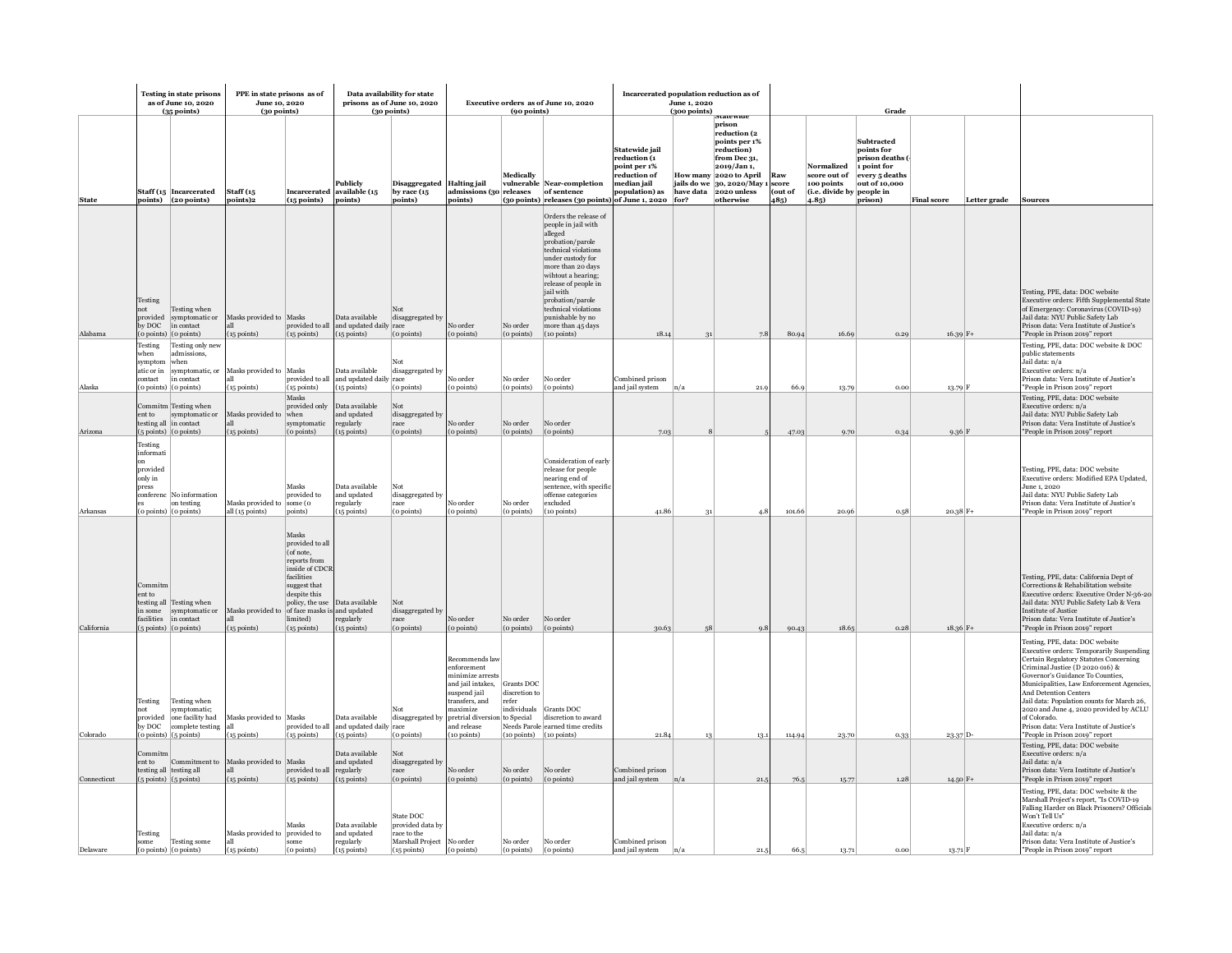| Florida   | No<br>informati<br>on on<br>testing | Testing some<br>(o points) (o points)                                                                     | Masks provided to No information and updated<br>(15 points) | on ${\tt PPE}$<br>(o points) | Data available<br>regularly<br>(15 points)                                                   | Not<br>disaggregated by<br>race<br>(o points)                         | No order<br>(o points)                                                                                                 | No order<br>(o points)                                                             | No order<br>(o points)                                                                                                                                                                                                                            | 8.52                               | 64                          | 7.2  | 45.72  | 9.43  | 0.39 | $9.04$ F   |                                                                                                                                               | Testing, PPE, data: DOC website<br>Jail data: NYU Public Safety Lab & Vera<br>Institute of Justice<br>Executive orders: n/a<br>Prison data: Vera Institute of Justice's<br>'People in Prison 2019" report                                                                                                                                                                                                                                                                                                                     |
|-----------|-------------------------------------|-----------------------------------------------------------------------------------------------------------|-------------------------------------------------------------|------------------------------|----------------------------------------------------------------------------------------------|-----------------------------------------------------------------------|------------------------------------------------------------------------------------------------------------------------|------------------------------------------------------------------------------------|---------------------------------------------------------------------------------------------------------------------------------------------------------------------------------------------------------------------------------------------------|------------------------------------|-----------------------------|------|--------|-------|------|------------|-----------------------------------------------------------------------------------------------------------------------------------------------|-------------------------------------------------------------------------------------------------------------------------------------------------------------------------------------------------------------------------------------------------------------------------------------------------------------------------------------------------------------------------------------------------------------------------------------------------------------------------------------------------------------------------------|
| Georgia   | Testing<br>not<br>provided          | by DOC Testing some<br>(o points) (o points)                                                              | Masks provided to Masks<br>$(15 \text{ points})$            | $(15 \text{ points})$        | Data available<br>provided to all and updated daily race<br>$(15$ points)                    | Not<br>disaggregated by<br>(o points)                                 | No order<br>(o points)                                                                                                 | No order<br>(o points)                                                             | No order<br>(o points)                                                                                                                                                                                                                            | 24.76                              | 142                         | 6.9  | 76.66  | 15.81 | 0.75 |            | $15.06$ $F+$                                                                                                                                  | Testing, PPE, data: DOC website<br>Executive orders: n/a<br>Jail data: NYU Public Safety Lab & Vera<br>Institute of Justice<br>Prison data: Vera Institute of Justice's<br>"People in Prison 2019" report                                                                                                                                                                                                                                                                                                                     |
| Hawai'i   | informati<br>on on<br>testing       | Testing some<br>(o points) (o points)                                                                     | Masks provided to some (o<br>some (o points) points)        | Masks<br>provided to         | Data available<br>and updated daily race<br>(15 points)                                      | Not<br>disaggregated by<br>(o points)                                 | No order<br>(o points)                                                                                                 | No order<br>(o points)                                                             | No order<br>(o points)                                                                                                                                                                                                                            | Combined prison<br>and jail system | n/a                         | 35-5 | 50.5   | 10.41 | 0.00 | $10.41$ F  |                                                                                                                                               | Testing, PPE, data: Dept of Public Safety,<br>Corrections Division website<br>Executive orders: n/a<br>Jail data: n/a<br>Prison data: Vera Institute of Justice's<br>"People in Prison 2019" report                                                                                                                                                                                                                                                                                                                           |
| Idaho     | No<br>on on<br>testing              | informati Testing when<br>symptomatic or<br>in contact<br>(o points) (o points)                           | Masks provided to Masks<br>(15 points)                      | $(15 \text{ points})$        | Data available<br>provided to all and updated daily race<br>(15 points)                      | Not<br>disaggregated by<br>(o points)                                 | No order<br>(o points)                                                                                                 | No order<br>(o points)                                                             | No order<br>(o points)                                                                                                                                                                                                                            | 17.26                              |                             |      | 70.96  | 14.63 | 0.00 |            | 14.63 F+                                                                                                                                      | Testing, PPE, data: DOC website<br>Executive orders: n/a<br>Jail data: NYU Public Safety Lab<br>Prison data: Vera Institute of Justice's<br>'People in Prison 2019" report                                                                                                                                                                                                                                                                                                                                                    |
| Illinois  | n/a                                 | n/a                                                                                                       | a/a                                                         | n/a                          | n/a                                                                                          | n/a                                                                   | n/a                                                                                                                    | n/a                                                                                | n/a                                                                                                                                                                                                                                               | n/a                                | n/a                         | n/a  | n/a    | n/a   | n/a  | n/a        | This report does<br>not provide a<br>grade to Illinois<br>because some of<br>the relevant data<br>is the subject of<br>pending<br>litigation. |                                                                                                                                                                                                                                                                                                                                                                                                                                                                                                                               |
| Indiana   | N٥<br>on on<br>testing              | informati Testing when<br>symptomatic or<br>in contact<br>(o points) (o points)                           | Masks provided to Masks<br>(15 points)                      | $(15 \text{ points})$        | Data available<br>provided to all and updated daily race<br>(15 points)                      | Not<br>disaggregated by<br>(o points)                                 | No order<br>(o points)                                                                                                 | No order<br>(o points)                                                             | No order<br>(o points)                                                                                                                                                                                                                            | 28.29                              | 92                          | 4.3  | 77.39  | 15.96 | 1.42 |            | 14.53 F+                                                                                                                                      | Testing, PPE, data: DOC website<br>Executive orders: n/a<br>Jail data: NYU Public Safety Lab & Vera<br>Institute of Justice<br>Prison data: Vera Institute of Justice's<br>"People in Prison 2019" report                                                                                                                                                                                                                                                                                                                     |
| Iowa      | Testing<br>some                     | Testing some<br>(o points) (o points)                                                                     | Masks provided to some<br>some (o points) (o points)        | Masks<br>provided to         | Data available<br>and updated<br>regularly<br>(15 points)                                    | Not<br>disaggregated by<br>race<br>(o points)                         | Grants DOC and<br>parole board<br>authority to<br>suspend<br>incarceration for<br>parole<br>revocations<br>(10 points) | No order<br>(o points)                                                             | Grants DOC and<br>Parole Board authority<br>to authorize early<br>parole<br>$(10 \text{ points})$                                                                                                                                                 | 11.33                              | 16                          | 8.3  | 84.63  | 17.45 | 0.00 |            | $17.45$ F+                                                                                                                                    | Testing, PPE, data: DOC website<br>Executive orders: Department Of<br>Corrections - COVID-19 Response<br>Jail data: NYU Public Safety Lab<br>Prison data: Vera Institute of Justice's<br>"People in Prison 2019" report                                                                                                                                                                                                                                                                                                       |
| Kansas    | on on<br>testing                    | Testing when<br>informati symptomatic;<br>one facility had<br>complete testing<br>(o points) (5 points)   | Masks provided to Masks<br>15 points)                       | $(15$ points)                | Data available<br>provided to all and updated daily race<br>15 points)                       | Not<br>disaggregated by<br>(o points)                                 | No order<br>(o points)                                                                                                 | No order<br>(o points)                                                             | No order<br>(o points)                                                                                                                                                                                                                            | 30.77                              | 22                          | 8.6  | 89.37  | 18.43 | 0.82 |            | $17.61$ F                                                                                                                                     | Testing, PPE, data: DOC website<br>Executive orders: n/a<br>Jail data: NYU Public Safety Lab<br>Prison data: Vera Institute of Justice's<br>"People in Prison 2019" report                                                                                                                                                                                                                                                                                                                                                    |
| Kentucky  | Testing<br>when<br>atic.            | Testing when<br>symptom symptomatic or<br>in contact<br>(o points) (o points)                             | Masks provided to Masks<br>$(15 \text{ points})$            | $(15 \text{ points})$        | Data available<br>provided to all and updated daily race<br>$(15 \text{ points})$            | disaggregated by<br>(o points)                                        | No order<br>(o points)                                                                                                 | Ordered<br>early release<br>and<br>commutatio<br>ns for 186<br>medical<br>criteria | Grants commutations<br>people who to 697 people<br>met specific "convicted of<br>nonvioelnt, non-sexua<br>vulnerability offenses" with<br>and offense sentences expiring on<br>or before 9/30/2020<br>$(10 \text{ points})$ $(10 \text{ points})$ | 34.43                              | 69                          | 17.4 | 116.83 | 24.09 | 0.19 | 23.90 D-   |                                                                                                                                               | Testing, PPE, data: DOC website<br>Executive orders: Conditional<br>Commutation Of Sentence, 2020-278 &<br>Conditional Commutation Of Sentence,<br>2020-267<br>Jail data: NYU Public Safety Lab<br>Prison data: Vera Institute of Justice's<br>"People in Prison 2019" report                                                                                                                                                                                                                                                 |
| Louisiana | No<br>on on<br>testing              | Testing when<br>informati symptomatic;<br>two facilities had<br>complete testing<br>(o points) (5 points) | Masks provided to Masks<br>15 points)                       | (15 points)                  | Data available<br>provided to all and updated daily race<br>$(15 \text{ points})$            | disaggregated by<br>(o points)                                        | No order<br>(o points)                                                                                                 | No order<br>(o points)                                                             | DOC creation of a<br>temporary furlough<br>review panel those<br>within 6 months of<br>sentence completion<br>and convicted of<br>"nonviolent and<br>nonsexual crimes"<br>(10 points)                                                             | 16.78                              | 60                          | 12.5 | 83.98  | 17.32 | 1.01 |            | 16.30 F+                                                                                                                                      | Testing, PPE, data: Dept of Public Safety &<br>Corrections website<br>Executive orders: DOC Creates A COVID-<br>19 Furlough Review Pane<br>Jail data: NYU Public Safety Lab<br>Prison data: Vera Institute of Justice's<br>"People in Prison 2019" report                                                                                                                                                                                                                                                                     |
| Maine     | No<br>on on<br>testing              | Testing when<br>informati symptomatic;<br>one facility had<br>complete testing<br>(o points) (5 points)   | Masks provided to Masks<br>a <sup>H</sup><br>(15 points)    | $(15 \text{ points})$        | Data available<br>provided to all and updated daily Marshall Project No order<br>(15 points) | State DOC<br>provided data by<br>race to the<br>$(15 \text{ points})$ | (o points)                                                                                                             | No order<br>$(o \text{ points})$                                                   | No order<br>(o points)                                                                                                                                                                                                                            |                                    | All jail<br>30.5 facilities | 7.4  | 102.9  | 21.22 | 0.00 | $21.22$ D- |                                                                                                                                               | Testing, PPE, data: DOC website, the<br>Marshall Project's report, "Is COVID-19<br>Falling Harder on Black Prisoners? Officials<br>Won't Tell Us," ME Public Radio article on<br><b>PPE</b><br>Executive orders: n/a<br>Jail data: Data for January 4, 2020 and<br>May 30, 2020 retrieved from<br>https://web.archive.org/web/2020060203<br>0316/https://www.maine.gov/corrections/<br>home/MDOC%2oCOVID19%2oWeb%2oD<br>ashboard%206-1-2020.pdf<br>Prison data: Vera Institute of Justice's<br>"People in Prison 2019" report |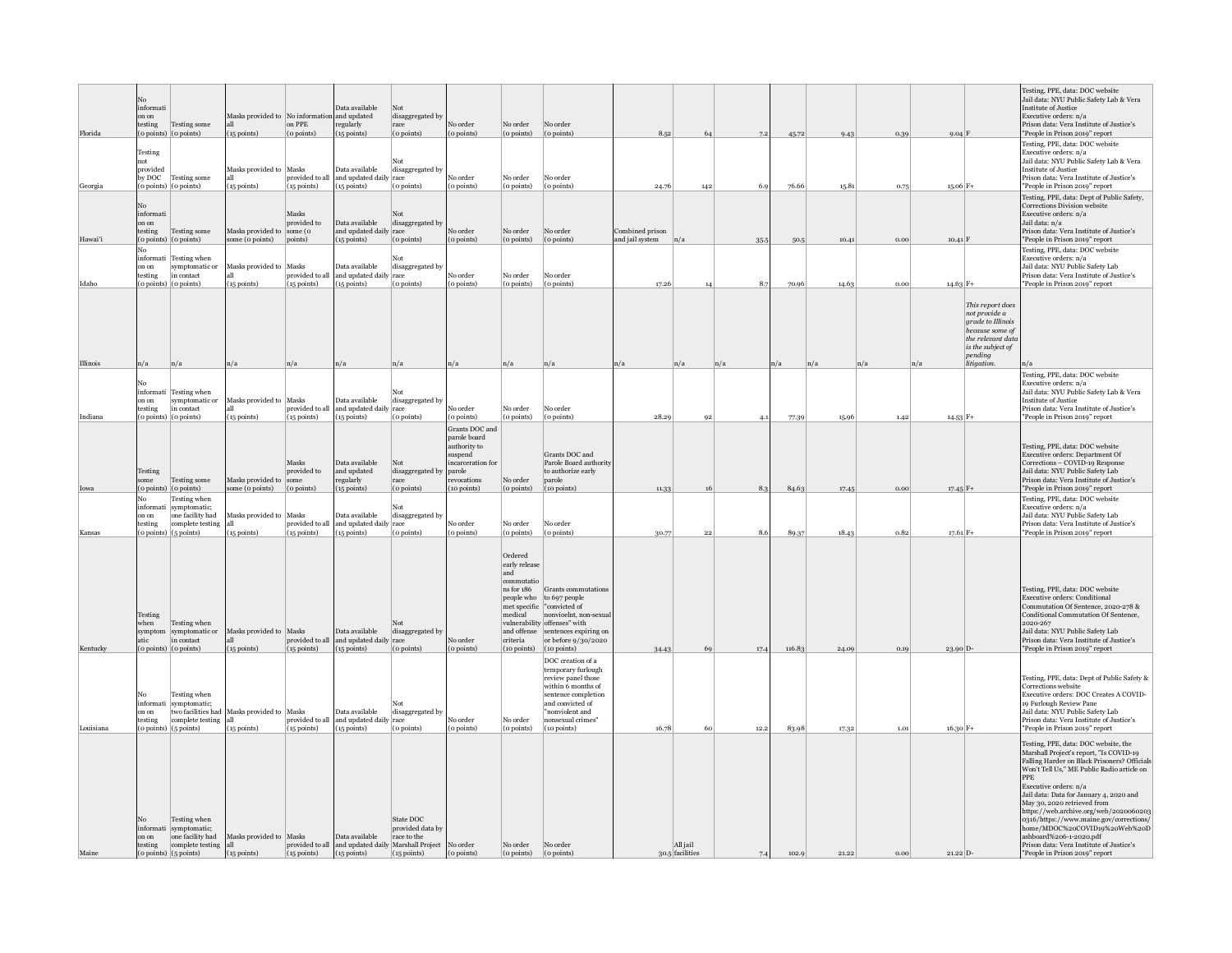|               |                                                       |                                                                                                   |                                                                                        |                                                                   |                                                                                                      |                                                                                     |                                                                                                                                        | Grants early<br>mandatory<br>supervision<br>for those<br>with<br>planned                                                                                                                                                                   |                                                                                                                                                         |       |                              |                      |                |                |      |            |                                                                                                                                                                                                                                                                                                                                                                                |
|---------------|-------------------------------------------------------|---------------------------------------------------------------------------------------------------|----------------------------------------------------------------------------------------|-------------------------------------------------------------------|------------------------------------------------------------------------------------------------------|-------------------------------------------------------------------------------------|----------------------------------------------------------------------------------------------------------------------------------------|--------------------------------------------------------------------------------------------------------------------------------------------------------------------------------------------------------------------------------------------|---------------------------------------------------------------------------------------------------------------------------------------------------------|-------|------------------------------|----------------------|----------------|----------------|------|------------|--------------------------------------------------------------------------------------------------------------------------------------------------------------------------------------------------------------------------------------------------------------------------------------------------------------------------------------------------------------------------------|
| Maryland      | Testing<br>not<br>provided<br>by DOC   testing        | Testing when<br>symptomatic;<br>reportedly<br>increasing<br>asymptomatic<br>(o points) (o points) | Masks provided to Masks<br>(15 points)                                                 | provided to all<br>(15 points)                                    | Data available<br>and updated<br>egularly<br>(15 points)                                             | Not<br>disaggregated by<br>race<br>$(o$ points)                                     | No order<br>(o points)                                                                                                                 | release to<br>superivison<br>within 120<br>days:<br>expedited<br>release to<br>home<br>detention for<br>all those<br>eligible: and<br>accelerated<br>parole for<br>parole<br>eligible<br>people at<br>least 60<br>years old<br>(10 points) | No order<br>(o points)                                                                                                                                  | 23.97 |                              | 24 No prison data av | 78.97          | 16.28          |      | $16.28$ F+ | Testing, PPE, data: Dept of Public Safety &<br>Correctional Services website<br>Executive orders: Implementing<br>Alternative Correctional Detention And<br>Supervision<br>Jail data: ACLU of Maryland<br>Prison data: Data from January 1, 2020<br>provided in Vera Institute of Justice's<br>"People in Prison 2019" report, no<br>population count found for April/May 2020 |
| Massachusetts | Complete<br>d testing<br>of all<br>$_{15}$<br>points) | Completed<br>testing of all<br>$(20$ points)                                                      | Masks provided to Masks<br>$(15$ points)                                               | provided to all<br>$(15$ points)                                  | Data available<br>from ACLU of MA Not<br>and undated<br>regularly<br>(15 points)                     | disaggregated by<br>race<br>(o points)                                              | No order<br>(o points)                                                                                                                 | No order<br>(o points)                                                                                                                                                                                                                     | No order<br>(o points)                                                                                                                                  |       | All jail<br>20.17 facilities | 10.4                 | 110.57         | 22.80          | 1.80 | $20.99$ F+ | Testing, PPE, data: DOC website &<br>documents filed by the DOC with the<br>Supreme Judicial Court<br>Executive orders: n/a<br>Jail data: April 7, 2020 and June 1, 2020<br>jail populations retrieved from ACLU of<br>Massachusetts https://data.aclum.org/sjc-<br>12926-tracker/<br>Prison data: Vera Institute of Justice's<br>"People in Prison 2019" report               |
| Michigan      | No<br>informati<br>on on<br>testing                   | Completed<br>testing of all<br>(o points) (20 points)                                             | Masks provided to Masks<br>(15 points)                                                 | provided to all<br>(15 points)                                    | Data available<br>and updated daily Marshall Project<br>15 points)                                   | State DOC<br>provided data by<br>race to the<br>$(15 \text{ points})$               | Order to suspend behavioral<br>incarceration in health<br>jail for parole<br>violations unless<br>authorized by<br>DOC:<br>(10 points) | Order to<br>"strongly<br>encourage'<br>early release<br>for older<br>people,<br>medically<br>vulnerable<br>people, and<br>those with<br>problems<br>who can be<br>safely<br>diverted<br>(10 points)                                        | Order to "strongly<br>encourage" early<br>release for those held<br>for traffic violations<br>and failure to appear<br>or failure to pay<br>(10 points) | 27.48 |                              | 5.                   | 143.08         | 29.50          | 3.68 | 25.82 D-   | Testing, PPE, data: DOC website & the<br>Marshall Project's report, "Is COVID-19<br>Falling Harder on Black Prisoners? Officials<br>Won't Tell Us"<br>Executive orders: Executive Order 2020-<br>Jail data: DOC website<br>Prison data: Vera Institute of Justice's<br>"People in Prison 2019" report                                                                          |
| Minnesota     | Commitm<br>ent to<br>(5 points)                       | Commitment to<br>testing all testing all<br>$(5 \text{ points})$                                  | Masks provided to Masks<br>$(15$ points)                                               | provided to all<br>$(15$ points)                                  | Data available<br>and updated<br>regularly<br>(15 points)                                            | Not<br>disaggregated by<br>race<br>(o points)                                       | No order<br>(o points)                                                                                                                 | No order<br>(o points)                                                                                                                                                                                                                     | No order<br>(o points)                                                                                                                                  | 38.39 | 50                           | 19.                  | 113.09         | 23.32          | 0.00 | 23.32 D-   | Testing, PPE, data: DOC website<br>Executive orders: n/a<br>Jail data: NYU Public Safety Lab<br>Prison data: January 1, 2020 population<br>data retrieved from the DOC Adult Prison<br>Population Summary and April 30, 2020<br>population count provided to the Prison<br>Policy Initiative by the DOC.                                                                       |
| Mississippi   | Testing<br>not<br>provided<br>by DOC                  | Testing when<br>symptomatic or<br>in contact                                                      | Masks provided to Masks                                                                | provided to all                                                   | Data available<br>and updated<br>egularly                                                            | Not<br>disaggregated by<br>race                                                     | No order                                                                                                                               | No order                                                                                                                                                                                                                                   | No order                                                                                                                                                | 6.25  |                              |                      |                |                | 0.22 | $12.29$ F  | Testing, PPE, data: DOC website<br>Executive orders: n/a<br>Jail data: NYU Public Safety Lab<br>Prison data: Vera Institute of Justice's<br>"People in Prison 2019" report                                                                                                                                                                                                     |
| Missouri      | Commitm                                               | (o points) (o points)<br>testing all testing all<br>$(5 \text{ points})$ $(5 \text{ points})$     | $(15 \text{ points})$<br>ent to Commitment to Masks provided to Masks<br>$(15$ points) | $(15 \text{ points})$<br>provided to all<br>$(15 \text{ points})$ | 15 points)<br>Data available<br>and updated daily Marshall Project No order<br>$(15 \text{ points})$ | (o points)<br>State DOC<br>provided data by<br>race to the<br>$(15 \text{ points})$ | (o points)<br>(o points)                                                                                                               | (o points)<br>No order<br>(o points)                                                                                                                                                                                                       | (o points)<br>No order<br>(o points)                                                                                                                    | 19.27 | 45                           | 9.                   | 60.65<br>96.27 | 12.51<br>19.85 | 0.08 | 19.77 F+   | Testing, PPE, data: DOC website & the<br>Marshall Project's report, "Is COVID-19<br>Falling Harder on Black Prisoners? Officials<br>Won't Tell Us"<br>Executive orders: n/a<br>Jail data: NYU Public Safety Lab & ACLU<br>of Missouri<br>Prison data: Vera Institute of Justice's<br>"People in Prison 2019" report                                                            |
| Montana       | Commitm                                               | ent to Commitment to<br>testing all testing all<br>(5 points) (5 points)                          | Masks provided to Masks<br>(15 points)                                                 | provided to all<br>(15 points)                                    | Data available<br>and updated<br>egularly<br>15 points)                                              | Not<br>disaggregated by<br>race<br>(o points)                                       | No order<br>(o points)                                                                                                                 | No order<br>(o points)                                                                                                                                                                                                                     | No order<br>(o points)                                                                                                                                  | 3.57  |                              | 8.                   | 67.07          | 13.83          | 0.75 | 13.08 F    | Testing, PPE, data: DOC website<br>Executive orders: n/a<br>Jail data: NYU Public Safety Lab<br>Prison data: Vera Institute of Justice's<br>"People in Prison 2019" report & DOC<br>correspondence                                                                                                                                                                             |
| Nebraska      | Testing<br>provided                                   | Commitment to<br>by DOC testing all<br>(o points) (5 points)                                      | Masks provided to Masks<br>$(15$ points)                                               | provided to all<br>$(15 \text{ points})$                          | Data available<br>and updated<br>regularly<br>$(15$ points)                                          | Not<br>disaggregated by<br>race<br>(o points)                                       | No order<br>(o points)                                                                                                                 | No order<br>(o points)                                                                                                                                                                                                                     | No order<br>(o points)                                                                                                                                  | 25.91 |                              |                      | 79.91          | 16.48          | 0.00 | $16.48$ F+ | Testing, PPE, data: Department of<br>Correctional Service website<br>Executive orders: n/a<br>Jail data: NYU Public Safety Lab<br>Prison data: Vera Institute of Justice's<br>"People in Prison 2019" report                                                                                                                                                                   |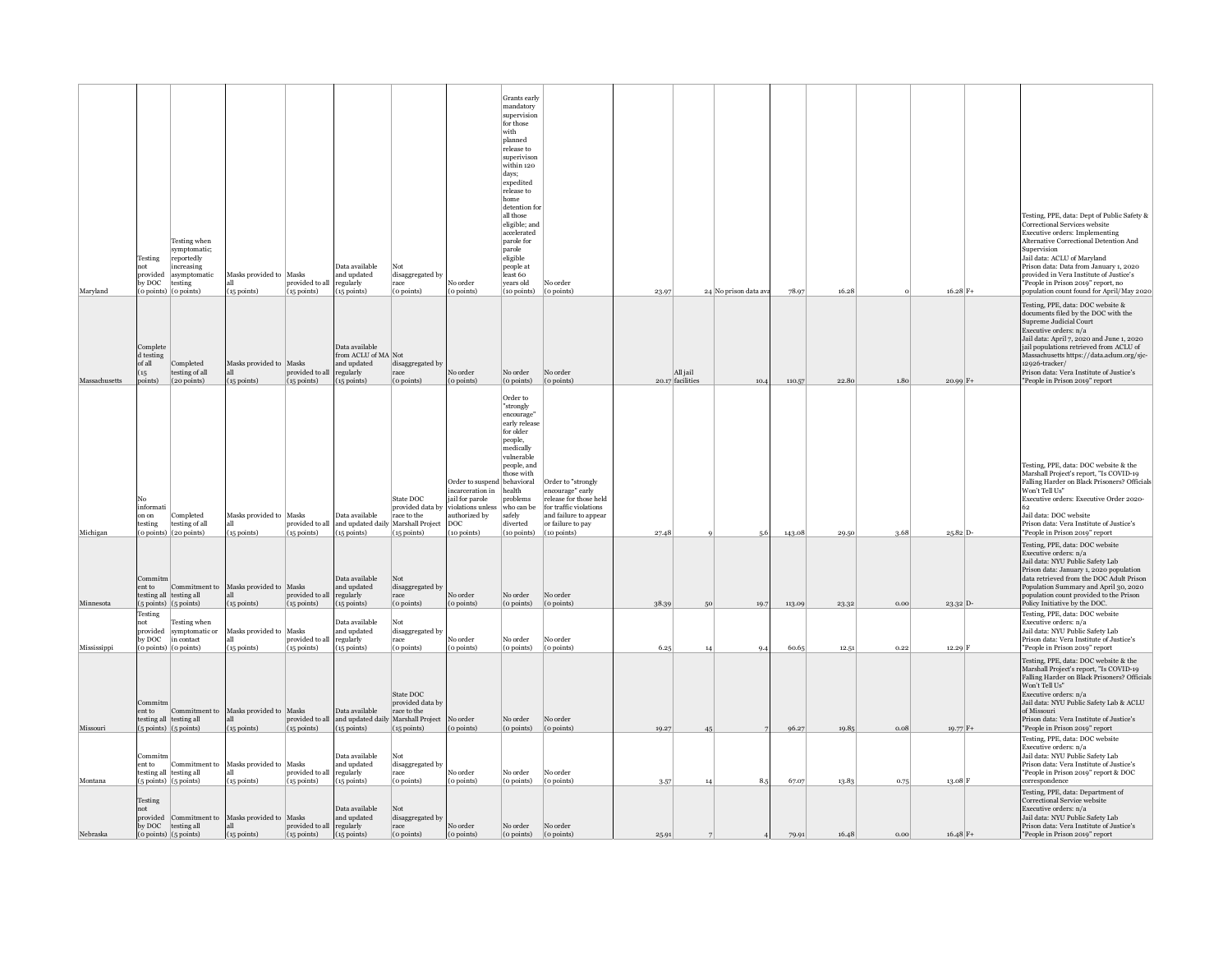| Nevada         | Commitm<br>ent to                                  | Commitment to<br>testing all testing all<br>$(5 \text{ points})$ $(5 \text{ points})$                                  | Masks provided to controlled<br>(15 points)                | "Offenders are<br>not allowed to<br>wear masks<br>unless they are<br>specifically<br>ordered to by a<br>medical<br>provider and<br>authorized by a<br>warden, and<br>are housed in<br>isolation" (o<br>points) | Data available<br>and updated<br>regularly<br>(15 points)                         | Not<br>disaggregated by<br>race<br>(o points)                                                      | No order<br>(o points) | No order<br>(o points)                                                                                                                                                                                                                      | No order<br>(o points)                                                                                                                                              | 7.87         |    | 12.6 | 60.47  | 12.47 | 0.16 | 12.30 F      | Testing, PPE, data: DOC website<br>Executive orders: n/a<br>Jail data: NYU Public Safety Lab<br>Prison data: Vera Institute of Justice's<br>"People in Prison 2019" report                                                                                                                                                                                |
|----------------|----------------------------------------------------|------------------------------------------------------------------------------------------------------------------------|------------------------------------------------------------|----------------------------------------------------------------------------------------------------------------------------------------------------------------------------------------------------------------|-----------------------------------------------------------------------------------|----------------------------------------------------------------------------------------------------|------------------------|---------------------------------------------------------------------------------------------------------------------------------------------------------------------------------------------------------------------------------------------|---------------------------------------------------------------------------------------------------------------------------------------------------------------------|--------------|----|------|--------|-------|------|--------------|-----------------------------------------------------------------------------------------------------------------------------------------------------------------------------------------------------------------------------------------------------------------------------------------------------------------------------------------------------------|
| New Hampshire  | Testing<br>not<br>provided                         | Testing when<br>symptomatic or<br>by DOC in contact<br>(o points) (o points)                                           | Masks provided to Masks<br>(15 points)                     | $(15 \text{ points})$                                                                                                                                                                                          | Data available<br>provided to all and updated daily race<br>$(15 \text{ points})$ | disaggregated by<br>(o points)                                                                     | No order<br>(o points) | No order<br>(o points)                                                                                                                                                                                                                      | DOC policy to<br>streamline<br>administrative-home<br>confinement (AHC),<br>additional 5 points<br>awarded as policy is<br>applied broadly<br>$(15 \text{ points})$ | No jail data |    | 8.8  | 68.3   | 14.08 | 0.00 | $14.08$ F+   | Testing, PPE, data: DOC website<br>Executive orders: DOC policy to streamline<br>AHC from correspondence between DOC<br>and ACLU-NH<br>Jail data: n/a<br>Prison data: Vera Institute of Justice's<br>"People in Prison 2019" report                                                                                                                       |
| New Jersey     | Commitm<br>ent to                                  | Commitment to<br>testing all testing all<br>(5 points) (5 points)                                                      | Masks provided to Masks<br>15 points)                      | provided to all<br>$(15 \text{ points})$                                                                                                                                                                       | Data available<br>and updated<br>regularly<br>(15 points)                         | Not<br>disaggregated by<br>race<br>(o points)                                                      | No order<br>(o points) | Orders that<br>DOC shall<br>identify and<br>refer people<br>to both a<br>newly<br>established<br>Emergency<br>Medical<br>Review<br>Committee<br>nad Parole<br>Board those<br>who are 60<br>years or<br>older with<br>medical<br>(10 points) | Orders release<br>eligibility for those<br>nearing the end of<br>their sentence, with<br>vulnerabiliti specific offense<br>criteria<br>(10 points)                  | 35-31        |    | 11.8 | 122.11 | 25.18 | 5.25 | $19.93$ $F+$ | Testing, PPE, data: DOC website<br>Executive orders: Executive Order No. 124<br>Jail data: NYU Public Safety Lab<br>Prison data: Vera Institute of Justice's<br>"People in Prison 2019" report                                                                                                                                                            |
| New Mexico     | Complete<br>d testing<br>of all<br>(15)<br>points) | Testing some<br>(o points)                                                                                             | Masks provided to Masks<br>$(15 \text{ points})$           | provided to all of updates<br>$(15 \text{ points})$                                                                                                                                                            | Data available, no Not<br>(5 points)                                              | specific frequency disaggregated by<br>race<br>(o points)                                          | No order<br>(o points) | No order<br>(o points)                                                                                                                                                                                                                      | Grants commutations<br>to people with a<br>release date within 30<br>days, parole plan in<br>place, and who meet<br>specific offense<br>criteria<br>(10 points)     | 22.03        | 11 | 4.9  | 86.93  | 17.92 | 0.30 | $17.62$ F+   | Testing, PPE, data: Corrections Dept<br>website<br>Executive orders: Commuting The<br>Sentences Of Incarcerated Individuals Who<br>Meet Certain Criteria And Instructing The<br>DOC To Release Those Individuals From<br>Its Facilities<br>Jail data: NYU Public Safety Lab<br>Prison data: Vera Institute of Justice's<br>"People in Prison 2019" report |
| New York       | N٥<br>on on<br>testing                             | informati Testing when<br>symptomatic or<br>in contact<br>(o points) (o points)                                        | Masks provided to Masks<br>15 points)                      | (15 points)                                                                                                                                                                                                    | Data available<br>provided to all and updated daily race<br>(15 points)           | Not<br>disaggregated by<br>(o points)                                                              | No order<br>(o points) | No order<br>(o points)                                                                                                                                                                                                                      | DOCCS identifies<br>"low-level technical<br>parole violators<br>detained in jails" and<br>reviews for release<br>(10 points)                                        | 21.62        | 53 |      | 91.62  | 18.89 | 0.78 | $18.11$ F+   | Testing, PPE, data: Department of<br>Corrections & Community Supervision<br>website<br>Executive orders: COVID-19 Jail Reduction<br>DOCCS<br>Jail data: NYU Public Safety Lab & Vera<br>Institute of Justice<br>Prison data: Vera Institute of Justice's<br>'People in Prison 2019" report                                                                |
| North Carolina | Testing<br>available,<br>but not                   | Commitment to<br>required testing all<br>$(5 \text{ points})$ $(5 \text{ points})$                                     | Masks provided to provided to<br>$(15 \text{ points})$     | Masks<br>some<br>(o points)                                                                                                                                                                                    | Data available<br>and updated daily race<br>$(15 \text{ points})$                 | Not<br>disaggregated by<br>(o points)                                                              | No order<br>(o points) | No order<br>(o points)                                                                                                                                                                                                                      | No order<br>(o points)                                                                                                                                              | 21.79        |    | 9.9  | 71.69  | 14.78 | 0.30 | 14.48 F+     | Testing, PPE, data: Dept of Public Safety<br>website<br>Executive orders: n/a<br>Jail data: NYU Public Safety Lab<br>Prison data: Vera Institute of Justice's<br>"People in Prison 2019" report                                                                                                                                                           |
| North Dakota   | No<br>on on<br>testing                             | informati Testing when<br>symptomatic or<br>in contact<br>(o points) (o points)                                        | Masks provided to No information and updated<br>15 points) | on PPE<br>(o points)                                                                                                                                                                                           | Data available<br>regularly<br>(15 points)                                        | Not<br>disaggregated by<br>race<br>(o points)                                                      | No order<br>(o points) | No order<br>(o points)                                                                                                                                                                                                                      | No order<br>(o points)                                                                                                                                              | 14.29        |    | 37.5 | 81.39  | 16.78 | 0.00 | $16.78 F+$   | Testing, PPE, data: Dept of Corrections &<br>Rehabilitation website<br>Executive orders: n/a<br>Jail data: NYU Public Safety Lab<br>Prison data: Vera Institute of Justice's<br>"People in Prison 2019" report                                                                                                                                            |
| Ohio           | Testing<br>not<br>provided<br>by DOC               | Testing when<br>symptomatic:<br>some facilities<br>committed to<br>complete testing all<br>(o points) (5 points)       | Masks provided to Masks<br>(15 points)                     | provided to all<br>$(15 \text{ points})$                                                                                                                                                                       | Data available<br>and updated<br>regularly<br>(15 points)                         | Not<br>disaggregated by<br>race<br>(o points)                                                      | No order<br>(o points) | No order<br>(o points)                                                                                                                                                                                                                      | No order<br>(o points)                                                                                                                                              | 21.78        | 26 | 5.3  | 77.08  | 15.89 | 3.26 | $12.63$ F    | Testing, PPE, data: Dept of Rehabilitation<br>& Correction website<br>Executive orders: n/a<br>Jail data: NYU Public Safety Lab<br>Prison data: Vera Institute of Justice's<br>"People in Prison 2019" report                                                                                                                                             |
| Oklahoma       | Testing<br>not<br>provided                         | Testing some;<br>testing all who<br>are scheduled to<br>be released<br>by DOC within one week<br>(o points) (5 points) | Masks provided to Masks<br>аll<br>(15 points)              | provided to all regularly<br>$(15 \text{ points})$                                                                                                                                                             | Data available<br>and updated<br>(15 points)                                      | State DOC<br>provided data by<br>race to the<br>Marshall Project No order<br>$(15 \text{ points})$ | (o points)             | No order<br>(o points)                                                                                                                                                                                                                      | No order<br>(o points)                                                                                                                                              | 3.51         | 14 | 6    | 74.51  | 15.36 | 0.00 | 15.36 F+     | Testing, PPE, data: DOC website & the<br>Marshall Project's report, "Is COVID-19<br>Falling Harder on Black Prisoners? Officials<br>Won't Tell Us"<br>Executive orders: n/a<br>Jail data: NYU Public Safety Lab<br>Prison data: Vera Institute of Justice's<br>"People in Prison 2019" report                                                             |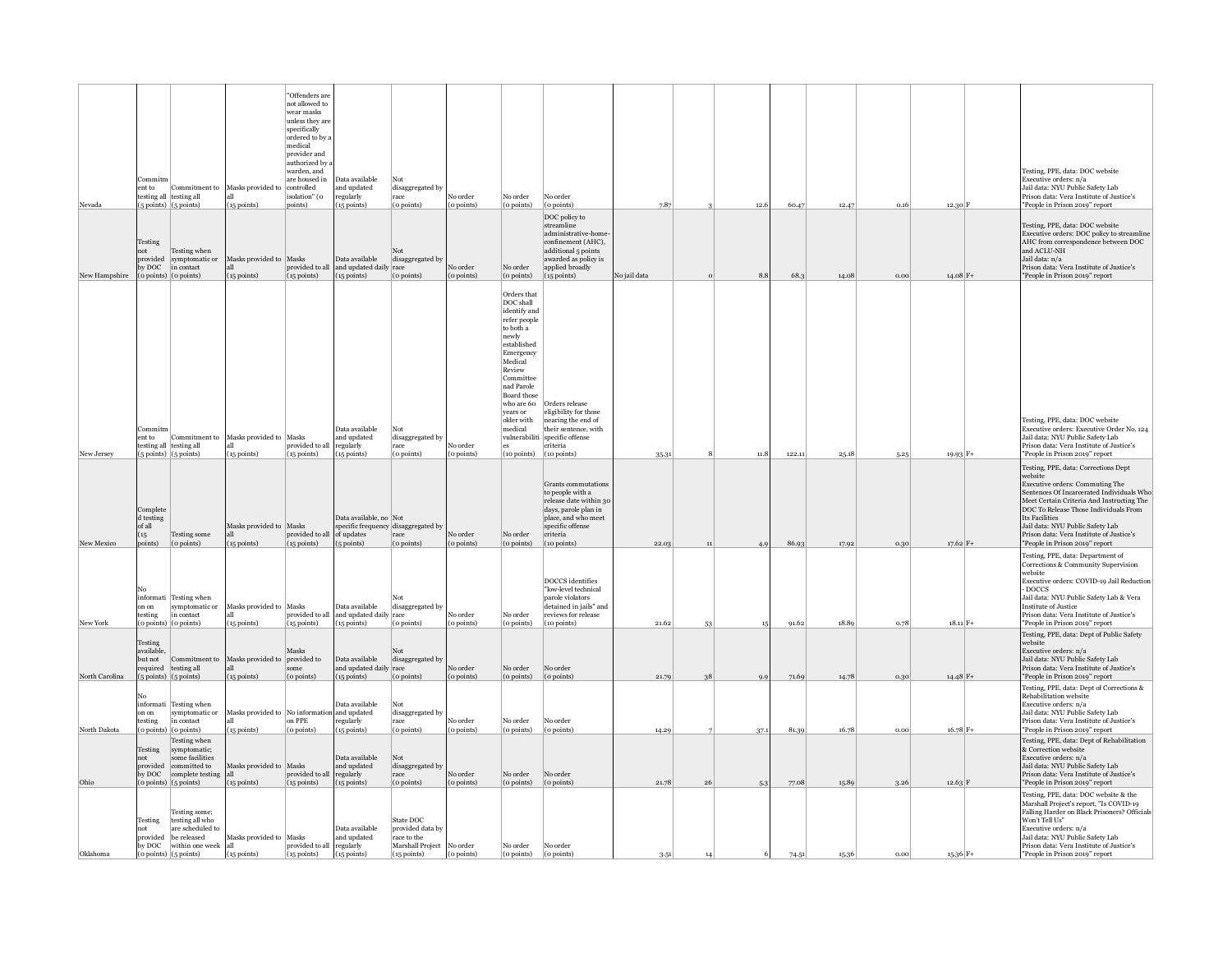| Oregon         | Testing<br>not                                 | Testing when<br>provided symptomatic or<br>by DOC in contact<br>(o points) (o points)        | Masks provided to Masks<br>$(15$ points)                                        | provided to all<br>$(15 \text{ points})$    | Data available<br>and updated<br>regularly<br>$(15$ points)             | Not<br>disaggregated by<br>race<br>$(o$ points)   | No order<br>(o points)                                                                                                                | No order<br>(o points)                                                                                                                             | No order<br>(o points)                                                                                                                                                                                          | 40.85                                  | 25  | 17.8 | 103.65 | 21.37 | 0.14 | $21.23$ D-  | Testing, PPE, data: DOC website<br>Executive orders: n/a<br>Jail data: NYU Public Safety Lab<br>Prison data: Vera Institute of Justice's<br>"People in Prison 2019" report                                                                                                                                   |
|----------------|------------------------------------------------|----------------------------------------------------------------------------------------------|---------------------------------------------------------------------------------|---------------------------------------------|-------------------------------------------------------------------------|---------------------------------------------------|---------------------------------------------------------------------------------------------------------------------------------------|----------------------------------------------------------------------------------------------------------------------------------------------------|-----------------------------------------------------------------------------------------------------------------------------------------------------------------------------------------------------------------|----------------------------------------|-----|------|--------|-------|------|-------------|--------------------------------------------------------------------------------------------------------------------------------------------------------------------------------------------------------------------------------------------------------------------------------------------------------------|
| Pennsylvania   | Testing<br>not<br>provided                     | Testing when<br>symptomatic or<br>by DOC in contact<br>(o points) (o points)                 | Masks provided to Masks<br>(15 points)                                          | (15 points)                                 | Data available<br>provided to all and updated daily race<br>(15 points) | disaggregated by<br>(o points)                    | No order<br>(o points)                                                                                                                | Grants<br>reprieve of<br>sentence to<br>people who<br>are<br>medically<br>vulnerable<br>and meet<br>specific<br>offense<br>criteria<br>(10 points) | Grants reprieve of<br>sentence to people<br>who are within 12<br>months of release<br>eligibility and who "do<br>not pose a risk" to<br>public safety<br>$(10$ points)                                          | 21.12                                  | 40  | 8.8  | 94.92  | 19.57 | 0.41 | 19.16 F+    | Testing, PPE, data: DOC website<br>Executive orders: Order Of The Gov. Of<br>Penn. Regarding Individuals Incarcerated<br>In State Correctional Institutions<br>Jail data: NYU Public Safety Lab & Vera<br>Institute of Justice<br>Prison data: Vera Institute of Justice's<br>"People in Prison 2019" report |
| Rhode Island   | Commitm<br>ent to                              | Commitment to<br>testing all testing all<br>(5 points) (5 points)                            | Masks provided to No information Data available<br>(15 points)                  | on PPE<br>(o points)                        | and updated daily race<br>(15 points)                                   | disaggregated by<br>(o points)                    | No order<br>(o points)                                                                                                                | No order<br>(o points)                                                                                                                             | DOC established<br>process for early<br>release and awarding<br>good time that may<br>have been lost<br>(10 points)                                                                                             | Combined prison<br>and jail system     | n/a | 25.2 | 75.2   | 15.51 | 0.00 | $15.51 F +$ | Testing, PPE, data: DOC website, DOC<br>facebook page, correspondence between<br>DOC and ACLU of Rhode Island<br>Executive orders: Report from Providence<br>Journal citing interview with DOC<br>Jail data: n/a<br>Prison data: Vera Institute of Justice's<br>"People in Prison 2019" report               |
| South Carolina | Testing<br>provided<br>by DOC                  | Testing when<br>symptomatic or<br>in contact<br>o points) (o points)                         | Masks provided to Masks<br>$(15 \text{ points})$                                | provided to all<br>$(15 \text{ points})$    | Data available<br>and updated<br>regularly<br>(15 points)               | Not<br>disaggregated by<br>race<br>(o points)     | $\rm No$ order<br>(o points)                                                                                                          | No order<br>(o points)                                                                                                                             | No order<br>(o points)                                                                                                                                                                                          | 25.74                                  | 20  | 4.1  | 75-54  | 15.58 | 0.00 | $15.58$ F+  | Testing, PPE, data: DOC website<br>Executive orders: n/a<br>Jail data: NYU Public Safety Lab<br>Prison data: Vera Institute of Justice's<br>"People in Prison 2019" report                                                                                                                                   |
|                | Testing<br>not<br>provided<br>by DOC           | Testing when<br>symptomatic or<br>in contact                                                 | Masks provided to Masks                                                         |                                             | Data available<br>provided to all and updated daily race                | disaggregated by                                  | Orders<br>suspension of jail<br>admissions for<br>people on parole<br>with positive<br>urinalysis test for<br>controlled<br>substance | No order                                                                                                                                           | No order                                                                                                                                                                                                        |                                        |     |      |        |       |      |             | Testing, PPE, data: DOC website<br>Executive orders: Executive Order 2020-14<br>Jail data: NYU Public Safety Lab<br>Prison data: Vera Institute of Justice's                                                                                                                                                 |
| South Dakota   |                                                | (o points) (o points)                                                                        | (15 points)                                                                     | $(15 \text{ points})$                       | (15 points)                                                             | (o points)                                        | (10 points)                                                                                                                           | (o points)                                                                                                                                         | (o points)                                                                                                                                                                                                      | $-3.7$                                 |     | 6.6  | 57.9   | 11.94 | 0.00 | 11.94 F     | "People in Prison 2019" report                                                                                                                                                                                                                                                                               |
| Tennessee      | Commitm<br>ent to                              | Completed<br>testing all testing of all<br>5 points) (20 points)                             | Masks provided to Masks<br>$(15$ points)                                        | provided to all<br>(15 points)              | Data available<br>and updated<br>regularly<br>15 points)                | Disaggregated by<br>race<br>$(15$ points)         | No order<br>(o points)                                                                                                                | No order<br>(o points)                                                                                                                             | No order<br>(o points)                                                                                                                                                                                          | 31.4                                   | 94  | 12.8 | 129.2  | 26.64 | 0.29 | 26.35 D-    | Testing, PPE, data: DOC website<br>Executive orders: n/a<br>Jail data: NYU Public Safety Lab & Vera<br>Institute of Justice<br>Prison data: Vera Institute of Justice's<br>"People in Prison 2019" report                                                                                                    |
|                | Testing<br>some;<br>some<br>facilities<br>d to | Testing when<br>committe symptomatic;<br>some facilities                                     |                                                                                 | Masks                                       | Data available                                                          | Not                                               | Orders<br>suspension of<br>rules relating to<br>personal bonds<br>allowing                                                            |                                                                                                                                                    |                                                                                                                                                                                                                 |                                        |     |      |        |       |      |             | Testing, PPE, data: Dept. of Criminal<br>Justice website<br>Executive orders: Executive Order No. GA-                                                                                                                                                                                                        |
| Texas          | complete<br>testing                            | committed to<br>complete testing all<br>(5 points) (5 points)                                | Masks provided to provided to<br>(15 points)                                    | some<br>(o points)                          | and updated<br>regularly<br>$(15 \text{ points})$                       | disaggregated by<br>race<br>(o points)            | increased use of<br>ersonal bond<br>(10 points)                                                                                       | No order<br>(o points)                                                                                                                             | No order<br>(o points)                                                                                                                                                                                          | 2.43                                   | 44  | 9.7  | 62.13  | 12.81 | 0.71 | $12.10$ F   | Jail data: NYU Public Safety Lab<br>Prison data: Vera Institute of Justice's<br>"People in Prison 2019" report                                                                                                                                                                                               |
| Utah           | Testing<br>not<br>provided<br>by DOC           | Testing when<br>symptomatic or<br>in contact<br>(o points) (o points)                        | Masks provided to Masks<br>$(15 \text{ points})$                                | provided to all<br>$(15 \text{ points})$    | Data available<br>and updated daily race<br>(15 points)                 | Not<br>disaggregated by<br>(o points)             | No order<br>(o points)                                                                                                                | No order<br>(o points)                                                                                                                             | No order<br>(o points)                                                                                                                                                                                          | 16.17                                  |     | 19.8 | 80.97  | 16.69 | 0.00 | $16.69$ F+  | Testing, PPE, data: DOC website<br>Executive orders: n/a<br>Jail data: NYU Public Safety Lab<br>Prison data: Vera Institute of Justice's<br>"People in Prison 2019" report                                                                                                                                   |
| Vermont        | Commitm                                        | ent to Completed<br>testing all testing of all<br>$(5 \text{ points})$ $(20 \text{ points})$ | Masks provided to Masks<br>a <sup>H</sup><br>(15 points)                        | provided to all<br>$(15 \text{ points})$    | Data available<br>and updated<br>regularly<br>(15 points)               | Disaggregated by<br>race<br>$(15 \text{ points})$ | No order<br>(o points)                                                                                                                | No order<br>(o points)                                                                                                                             | No order<br>(o points)                                                                                                                                                                                          | Combined prison<br>and jail system n/a |     | 29.7 | 114.7  | 23.65 | 0.00 | 23.65 D-    | Testing, PPE, data: DOC website<br>Executive orders: n/a<br>Jail data: n/a<br>Prison data: Vera Institute of Justice's<br>"People in Prison 2019" report                                                                                                                                                     |
| Virginia       | Testing<br>not                                 | by DOC testing all<br>$(0 \text{ points})$ $(5 \text{ points})$                              | provided Commitment to Masks provided to Masks<br> a  <br>$(15 \text{ points})$ | $(15 \text{ points})$ $(15 \text{ points})$ | Data available<br>provided to all and updated daily race                | disaggregated by<br>(o points)                    | No order<br>(o points)                                                                                                                | Authorizes<br>consideratio<br>n for early<br>release for<br>those who<br>meet<br>specific<br>offense<br>criteria and<br>medical<br>criteria        | Authorizes<br>consideration for early<br>release for those who<br>meet specific offense<br>criteria and are within<br>vulnerability 1 year of end of<br>sentence<br>$(10 \text{ points})$ $(10 \text{ points})$ | 13.64                                  | 25  | 2.56 | 83.64  | 17.25 | 0.63 | $16.62$ F+  | Testing, PPE, data: DOC website<br>Executive orders: DOC COVID-19<br>Response Inmate Early Release Plan<br>Jail data: NYU Public Safety Lab<br>Prison data: DOC website                                                                                                                                      |